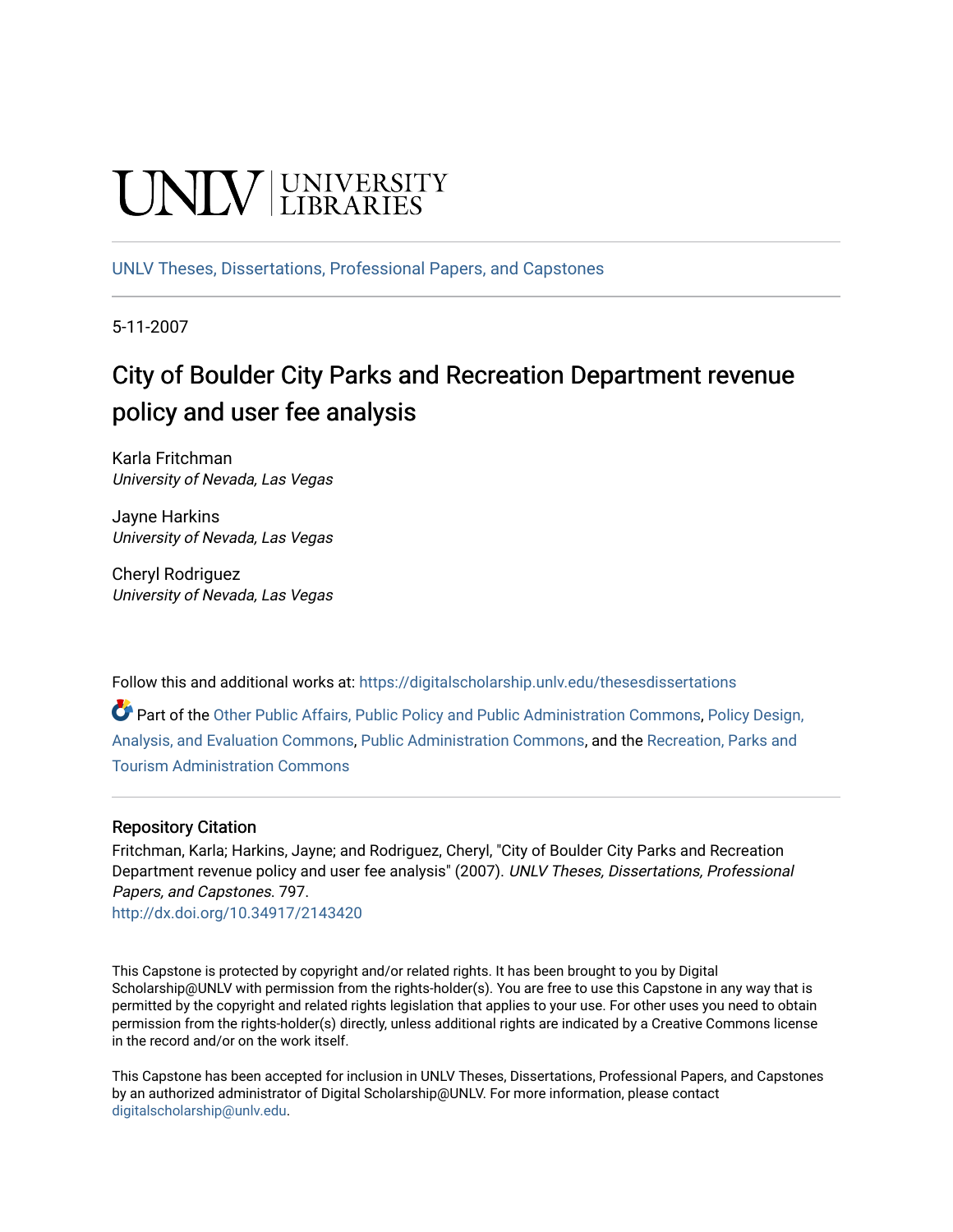### **City of Boulder City Parks and Recreation Department Revenue Policy and User Fee Analysis**



**Karla Fritchman**  B.S. Audiology, Southern Illinois University at Edwardsville, 1985 Masters of Public Administration Candidate, UNLV

**Jayne Harkins** 

B.S. Geological Engineering, University of North Dakota, 1984 Masters of Public Administration Candidate, UNLV

**Cheryl Rodriguez** 

B.S. Biomedical Engineering, University of Southern California, 1988 Masters of Public Administration Candidate, UNLV

**Program Evaluation Masters Project PUA 725 (Fall 2006) and PUA 791 (Spring 2007) May 11, 2007 Dr. Christopher Stream, Ph.D.**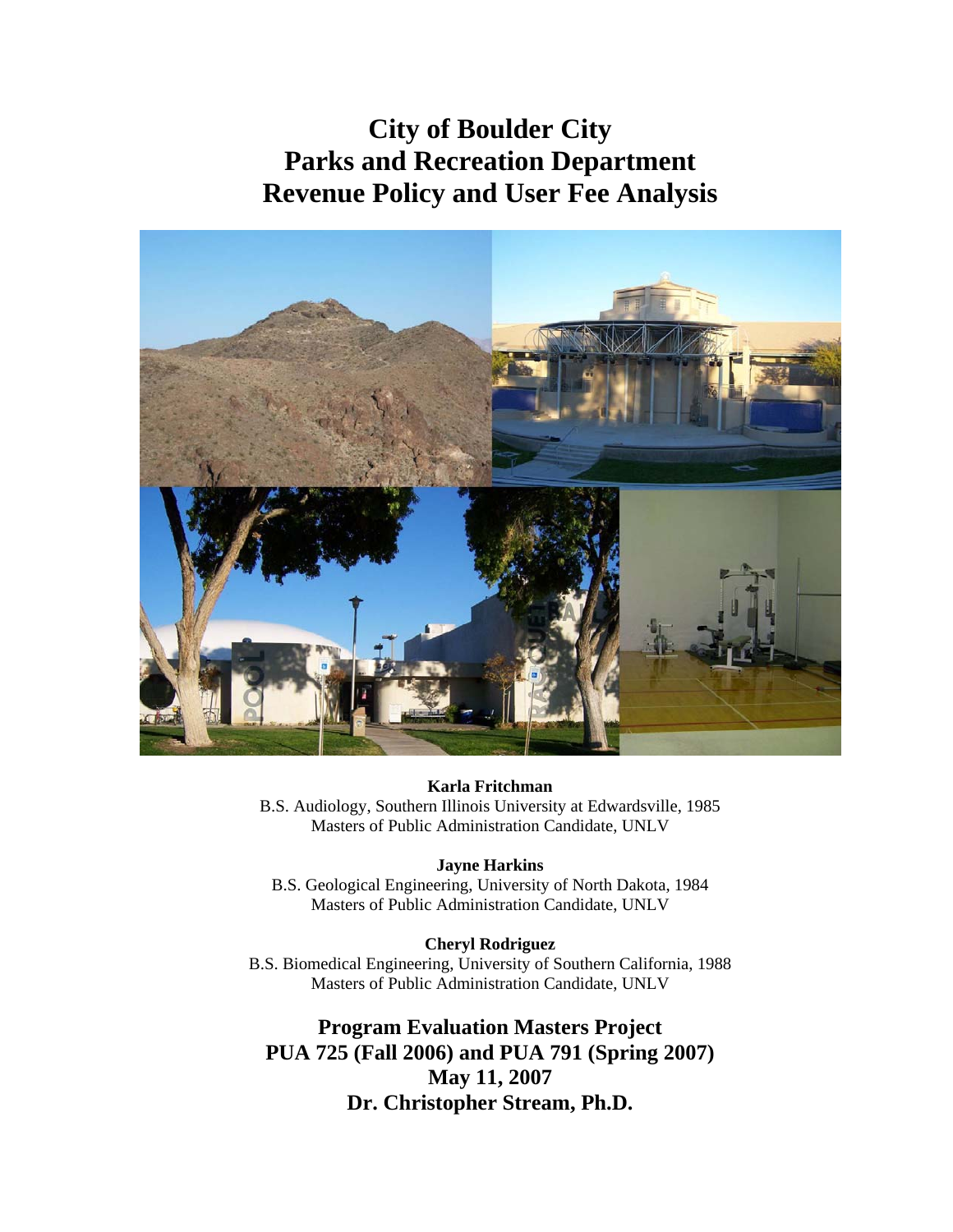#### **Acknowledgments**

The Boulder City Evaluation Team would like to thank the Boulder City City Manager, Vicki Mayes for entertaining the idea of UNLV students evaluating one of the City's programs. We would also like to thank Ned Shamo for providing both utility cost data and guidance on its interpretation. Boulder City Parks and Recreation Director Roger Hall deserves a special thank you for making available both his time and reams of data we identified as needing. Last but not least, we would like to thank the Professors of the Department of Public Administration Dr. Stream, Dr. Bernick, Dr. Thompson, Dr. Lukemeyer, Dr. Word, and Dr. Battaglio for their valuable feedback and words of encouragement.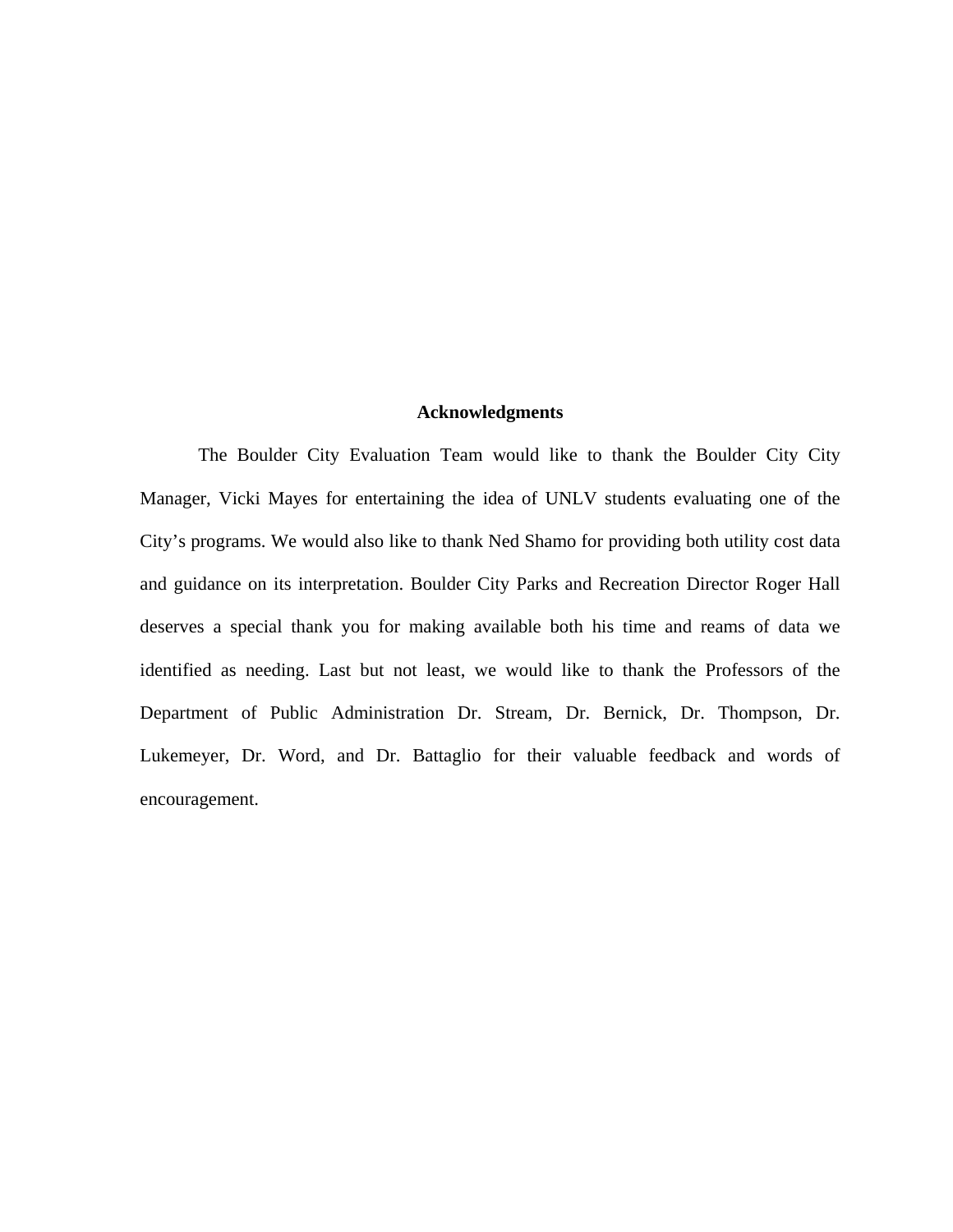#### **Table of Contents**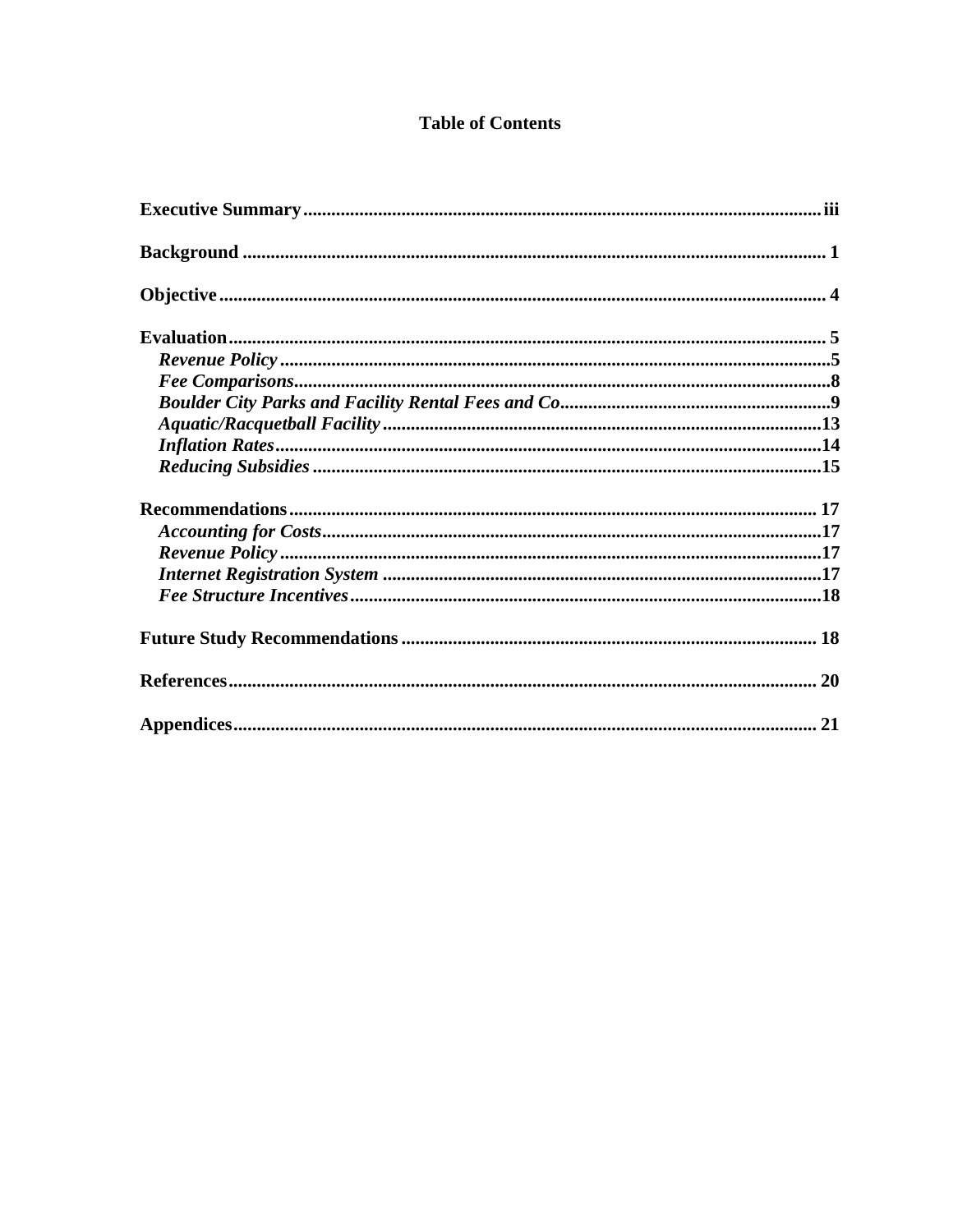#### **Index of Tables**

| <b>Table 1</b> | <b>City of Boulder City Parks, Facilities, and</b> |
|----------------|----------------------------------------------------|
| <b>Table 2</b> |                                                    |
| Table 3        |                                                    |

### **Index of Figures**

| <b>Figure 1</b> |                                                                   |
|-----------------|-------------------------------------------------------------------|
| <b>Figure 2</b> | 2005 Park and Facility Rental, Number of Days Rented Per Month 11 |
| <b>Figure 3</b> | 2006 Park and Facility Rental, Number of Days Rented Per Month 12 |
| <b>Figure 4</b> | 2006 Annual Costs and Revenues Associated with Park and           |
| <b>Figure 5</b> | Percent Costs Recovered by Revenue Generated for the              |
| Figure 6        |                                                                   |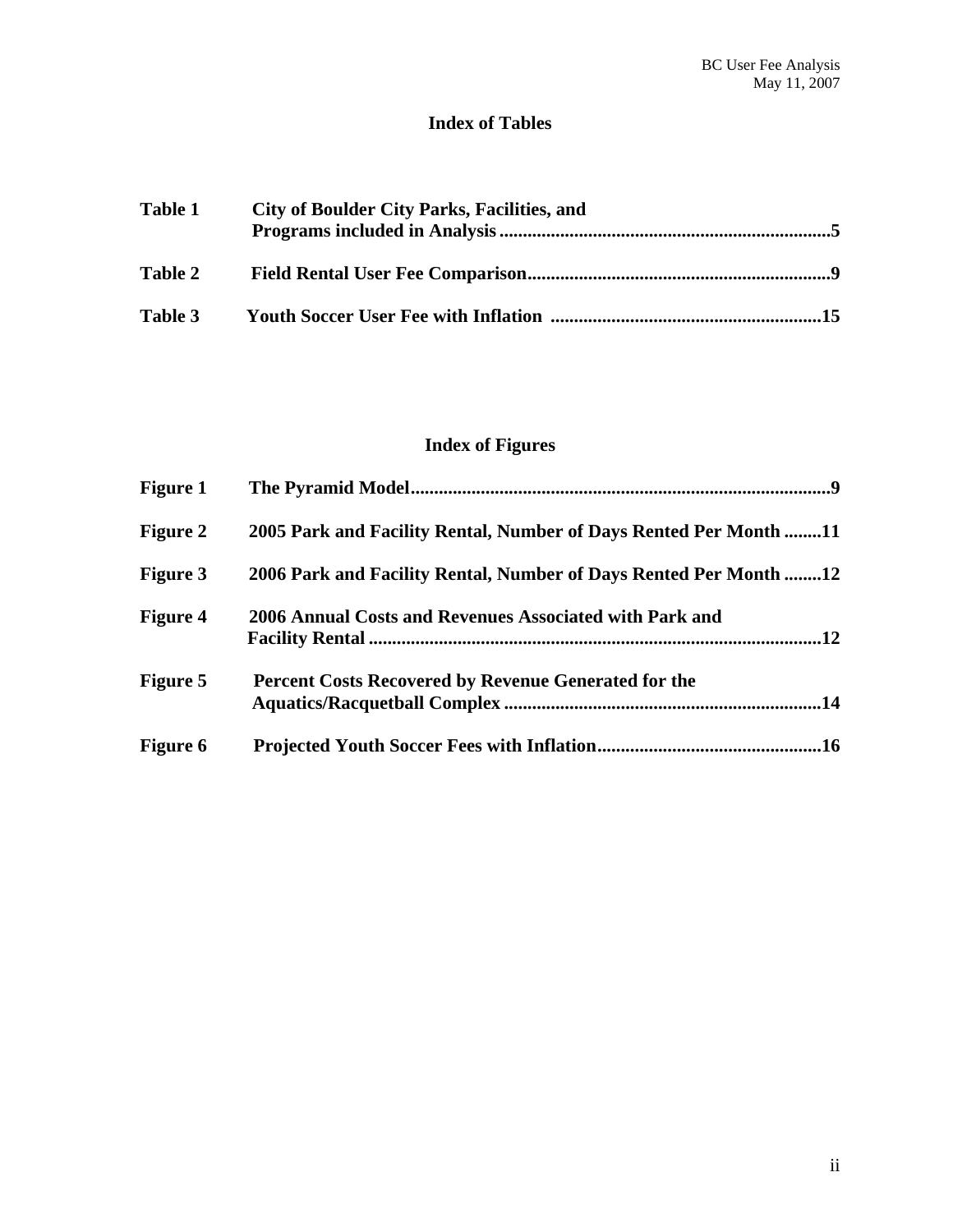#### **Boulder City Parks and Recreation Department Revenue Policy and User Fee Analysis**

#### **Executive Summary**

#### **Objectives**

Recreation user fees and facility rental fees provide sources of revenue for the City that comes directly from the beneficiary of the service instead of from the general fund. The term user fee will be used in this analysis and will refer to all types of fees and use charges paid by participants using recreation services or facilities.

 There were four objectives for this analysis. The first was to determine if any Parks and Recreation Departments in the Las Vegas Valley had current revenue policies and to collect and compare user fees in the Las Vegas Valley against Boulder City user fees. The City's Parks and Recreation Director had an interest to see what others in the Vegas Valley were doing as compared to Boulder City.

 The second objective was to assist in organizing the City's data for comparison and analysis. The third objective was to research other models for revenue policies for the City's use. The fourth objective was to provide recommendations on user fees.

#### **Summary of Analysis**

The evaluation for analyses focuses on four areas, the first is research and examples of revenue policies the City could utilize. The second is on comparing user fees from other municipalities to Boulder City. The third is on user fees and costs related to various City facilities and the fourth is related to the costs and revenues of the aquatic/racquetball facility.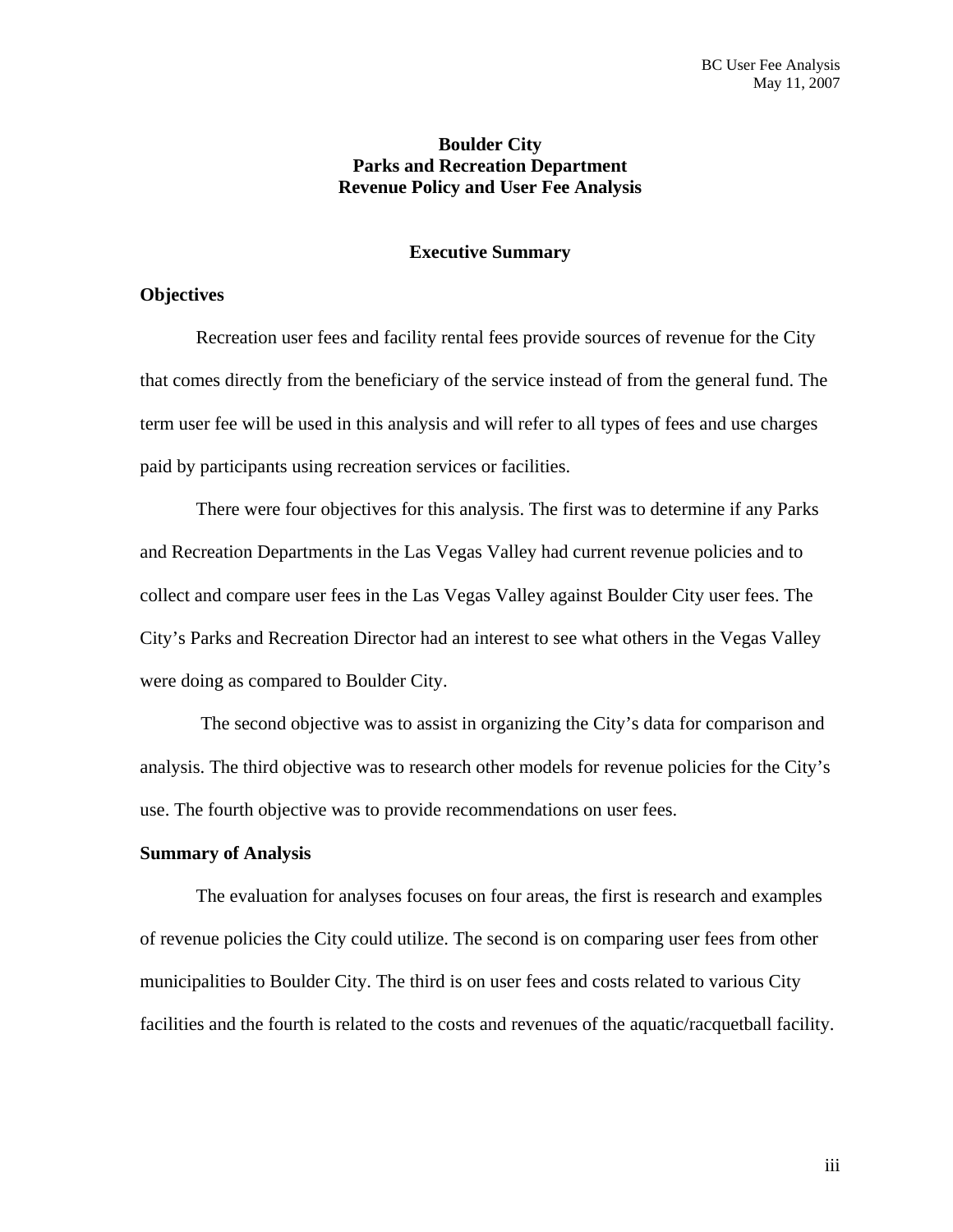#### **Recommendations**

#### *Accounting for Costs*

 To determine the total costs of a park or facility, an accounting system should be developed that tracks the City's costs by each park or facility. This would provide more complete information to the City to determine the amount of subsidies based on how much the general community benefits.

#### *Revenue Policy*

The city could benefit from having a revenue policy that clearly defines how much of the user fees would recover direct and indirect costs. The city could look into developing a policy based on a percentage recovery of costs. To assist in such flexibility, it is recommended that the City Council adopt the revenue policy with cost recovery strategies allowing the Director of the Parks and Recreation Department and the City Manager to set specific fee schedules each year. This would allow for greater flexibility in recovering costs by allowing user fees to be increased as needed.

#### *Internet Registration System*

 Developing an internet registration system on which citizens can access information regarding activities and facilities would allow for on-line registration. Internet registration would allow 24-hour access to rent facilities and sign-up for activities. Phone registrations using credit cards could also be utilized. Citizens would not need to go in person to the administrative office to register. On-line registration would also allow for improved tracking and reporting methods of registration data. This would allow for additional analysis of the data to analyze for various trends.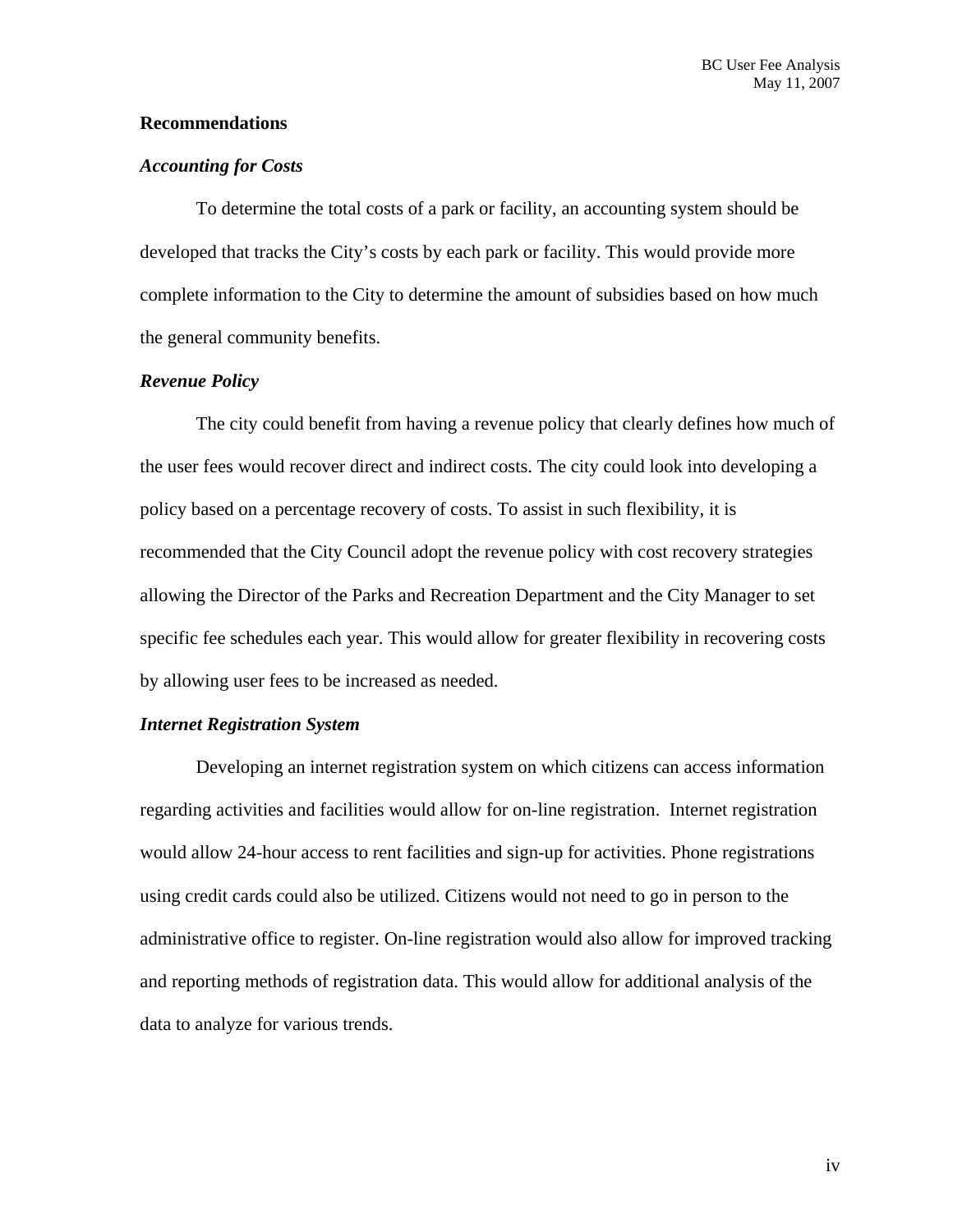#### *Fee Structure Incentives*

Ideas for a variety of fee structures include increased costs for non-residents. It appears to be common for cities to have a policy that charges non-residents more user fees since they do not pay any taxes into a cities general fund for support of parks and recreation facilities.

 Other incentives could include reduced rates for signing up early (i.e. two weeks prior to the start of a class) for various special interest programs and youth and adult sports. This could induce more participants in programs.

 Heavy use periods for specific facilities could warrant higher fees. Analysis of the data in the database from the internet registration could be analyzed to determine these time periods.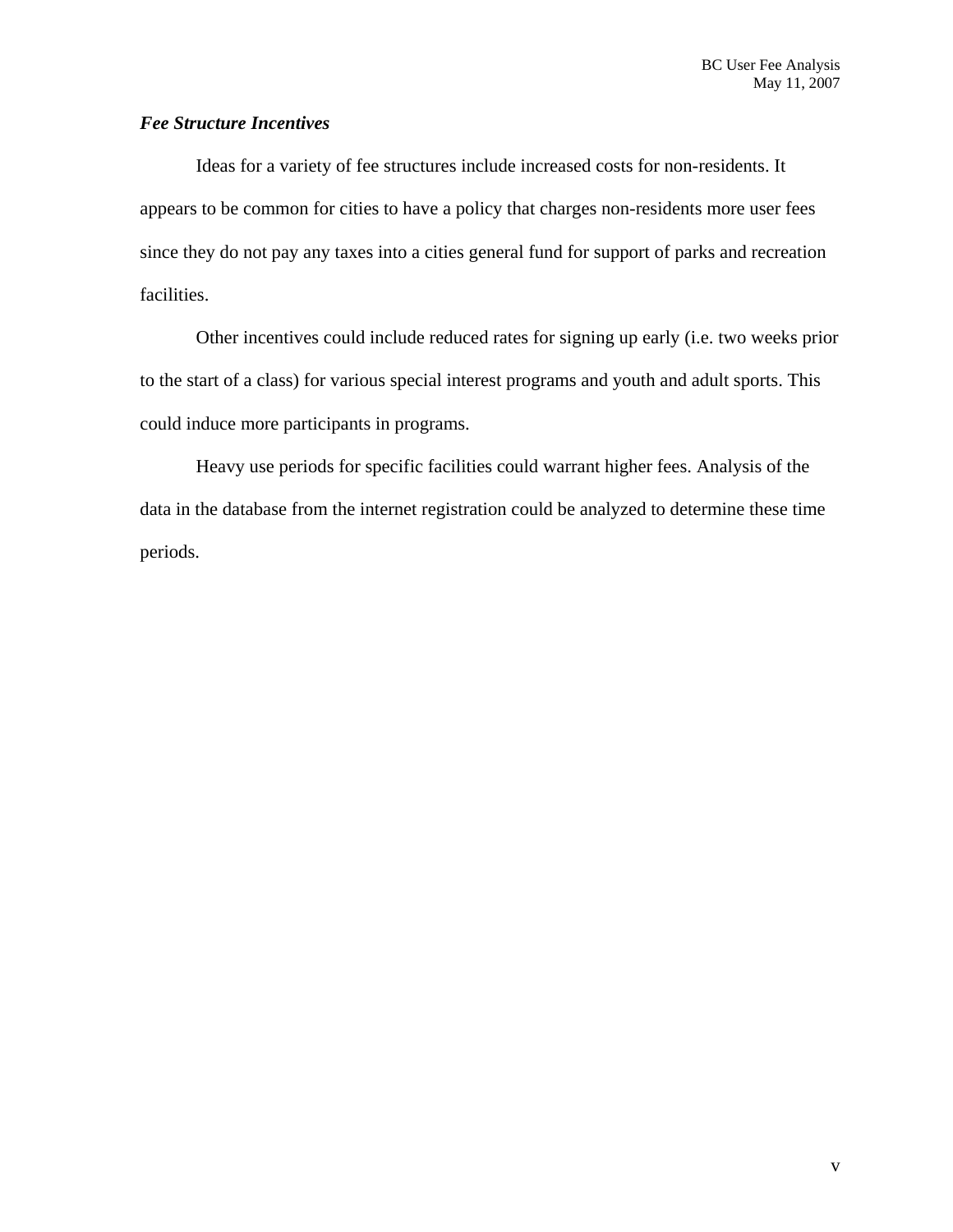#### **City of Boulder City Parks and Recreation Department Revenue Policy and User Fee Analysis**

#### **Background**

 The city of Boulder City, Nevada is located approximately 25 miles southeast of the city of Las Vegas in Clark County, Nevada. It was established in 1931 as a federal reservation to house dam workers during the construction of Hoover Dam and became an incorporated city government in 1958. It is the Gateway to Hoover Dam and Lake Mead.

 The city government is a council-manager form of government with a 5-person city council elected by the residents. The city manager performs executive functions, such as appointing department heads and administering city programs.

 The Parks and Recreation Department is a division within the City of Boulder City and has 15-full-time employees and up to 170 part-time employees. The Parks and Recreation Department is responsible for 74 acres of parks, 110,000 square feet of recreation facilities, two golf courses, as well as providing programs such as youth and adult sports, Safe Key, Tiny Tots, and special classes (Appendix A).

 The Boulder City Recreation and Parks Commission (Appendix B) is an advisory committee whose members are appointed by the City Council. They make recommendations to the Parks and Recreation Director on all matters concerning recreation and parks within the city limits. The Advisory Committee determines priorities and needs, reviews annual budgets and provides recommendations on long-range park and recreation capital improvements.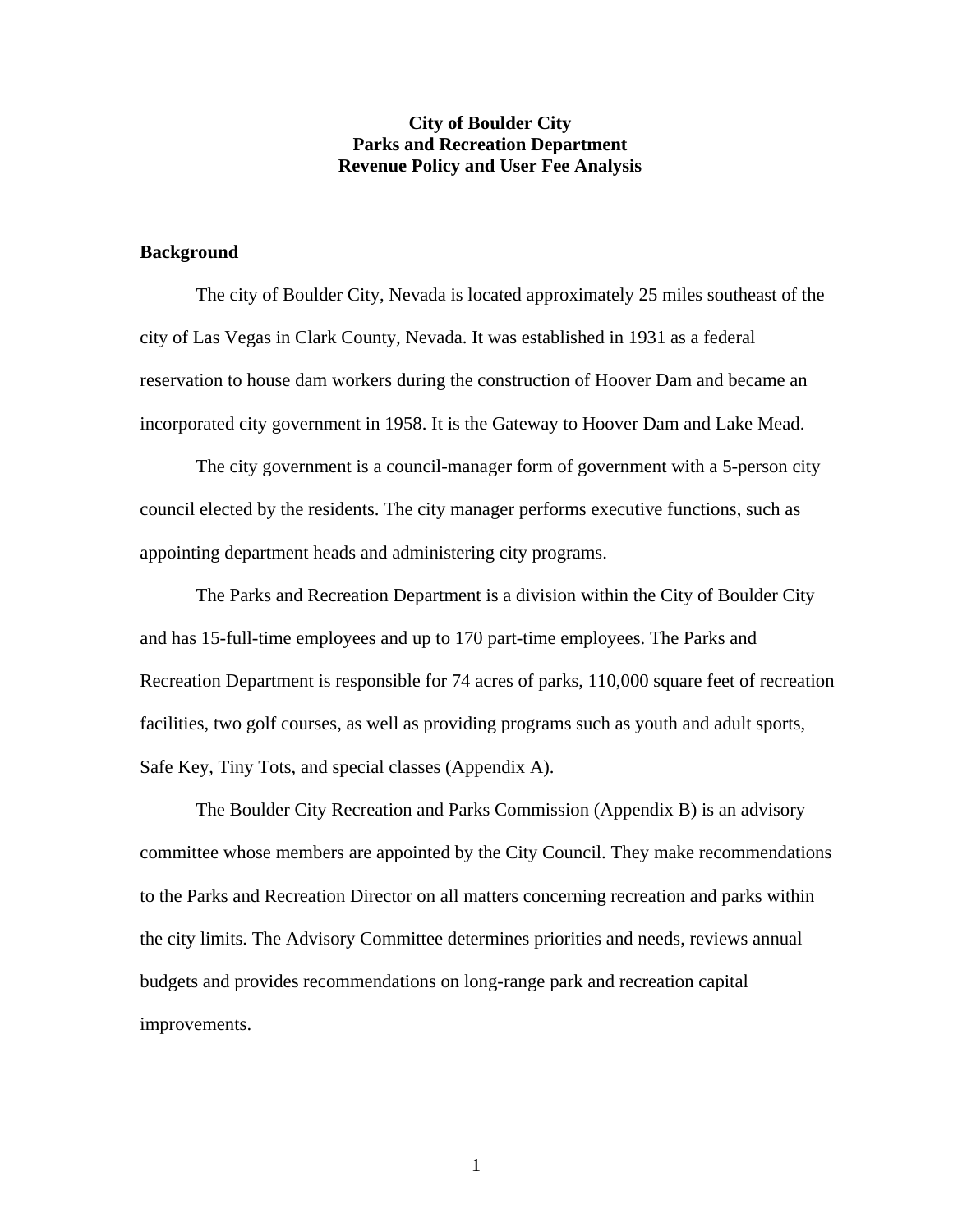The Parks and Recreation Commission members, as well as the Director of Parks and Recreation are interested in the results of this study. Both the Director and the Commission view the evaluation as a tool to justify the increase in user fees to provide additional revenue to the City to offset the costs of the Park and Recreation program. Other stakeholders include the City Council and City Manager, as well, the residents of Boulder City.

The team met with Parks and Recreation Director Roger Hall and established a direction of study. Boulder City (City) has not raised user fees in several years (Roger Hall, Director, personal communication, October 5, 2006). Director Hall wished to evaluate the City's user fees with that of the cities in the Las Vegas Valley. The data, he said, would then be used to prepare a Revenue Policy for the Department that could be followed for establishing user fees for the programs within the department. From October 2006 to May 2007, Director Hall provided various rental fee information, contacts for the other City's Parks and Recreation Departments, costs for power and water for the parks and facilities, ideas for fee increases, etc. In collecting user fees from other cities, the Team also collected existing Revenue Polices. The Team also performed research on revenue policy theories on preparing them as well as general information on operating a Parks and Recreation Department.

 In the budget planning process for fiscal year 2006/07 the city obtained feedback from the Cities residents regarding a number of budget related topics through a budget survey they sent to residents early in 2005. Part of the survey was about the City Parks and Recreation Department. The results show the 70 percent of the responses rated the quality of current service levels for the Parks and Recreation Department as Excellent and Very Good (out of a 5 level response from Excellent to Poor). Around 67 percent supported focusing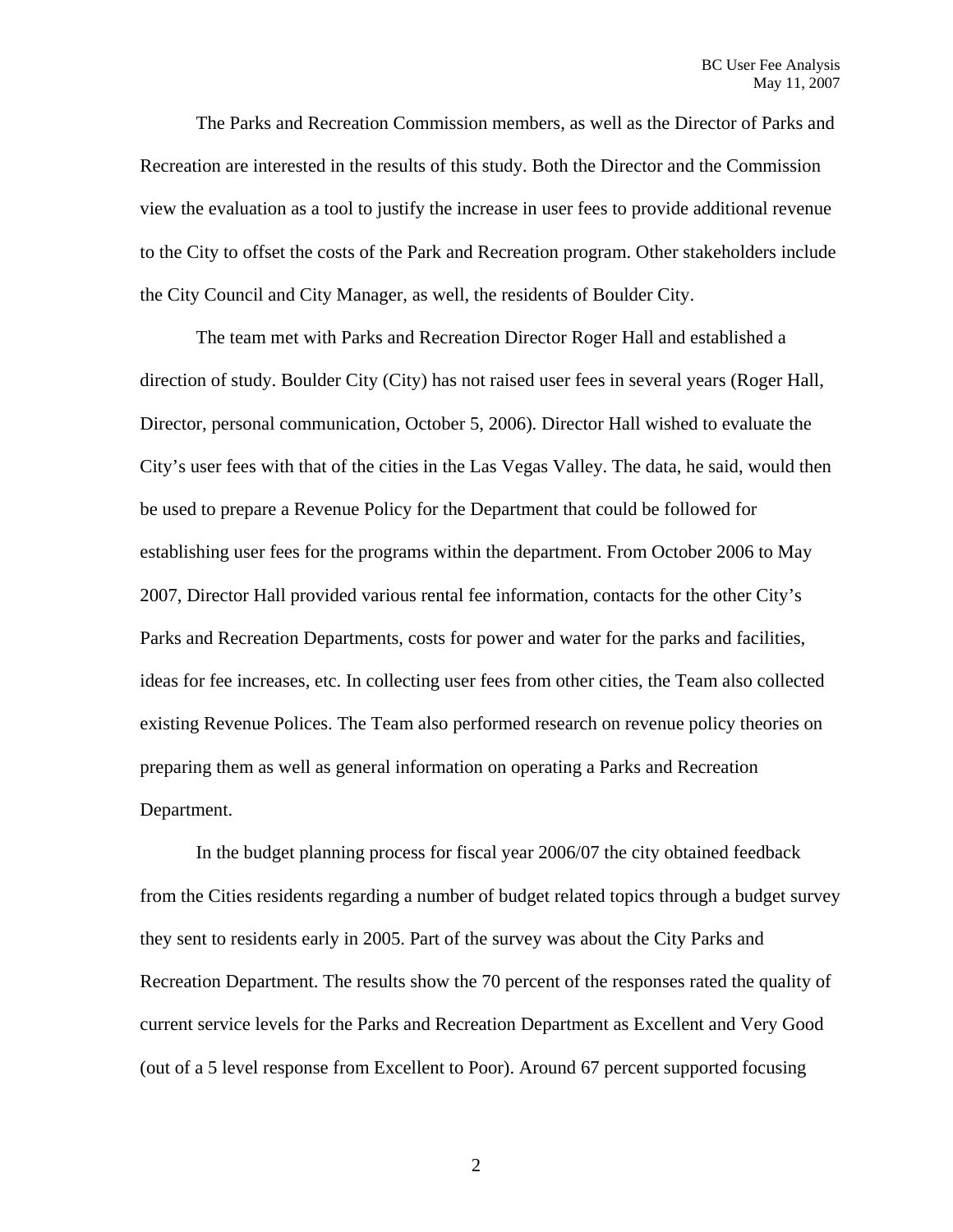resources on existing parks (rated as highest and high of the categories). Only about 15 percent of the responses (highest and high) wanted resources expended on new parks. For the Recreation Department, the results showed resources should be focused on programs and facility improvements and less on facility expansion and special interest classes. Over 50 percent of all respondents wanted to see parks and recreation programs self-sustaining, including the municipal golf courses (85 percent), special interests (84 percent), Bootleg Canyon Bike Trails (75 percent), fitness center (73 percent), programs (66 percent) and swimming pool (61 percent) (Boulder City Budget Survey circa 2005).

 Being responsive to the citizens suggestions, in September 2006 the City implemented a 10 month Cost Allocation Time Study where employees were asked to divide their time worked based on the percentages of the functions they performed, e.g., "if the Tennis Instructor cleans the tennis courts prior to beginning a lesson period, he could count that as Parks Maintenance and divide up his time accordingly" (Armantrout, 2006). When completed, "the Study will enable the City to allocate utility usage, building and facility depreciation, and fund transfers for each department" (Armantrout, 2006). Results of this study were not available for evaluation performed on the City Parks and Recreation Department.

In the Recommended Budget for the Fiscal Year from July 1, 2007 to June 30, 2008, the City Manager directed fee increases for various Parks and Recreation programs. It is the Team's hope that this evaluation study will provide assistance in determining future changes to the Cities Parks and Recreation user fees.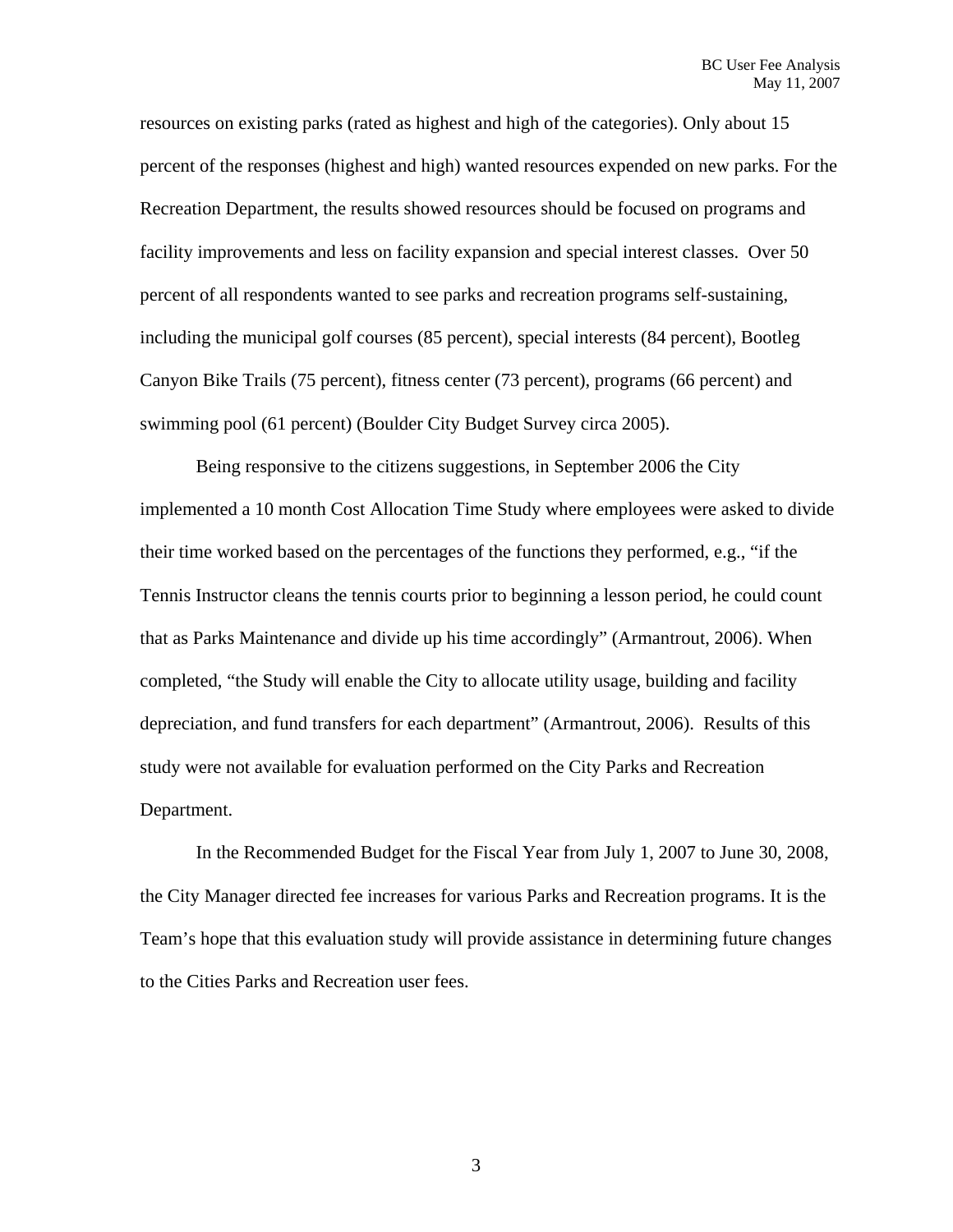#### **Objectives**

User fees provide sources of revenue for the City that comes directly from the beneficiary of the service instead of from the general fund. The term user fee will be used in this analysis and will refer to all types of fees and use charges paid by participants using recreation services or facilities.

 There were four objectives for this analysis. The first was to determine if any Parks and Recreation Departments in the Las Vegas Valley had current revenue policies and to collect and compare user fees in the Las Vegas Valley against Boulder City user fees. The Cities Parks and Recreation Director had an interest to see what others in the Vegas Valley were doing as compared to Boulder City.

 The second objective was to assist in organizing the City's data for comparison and analysis. The third objective was to research other models for revenue policies for the Cities use. The fourth objective was to provide recommendations on user fees. The evaluation of user fees focused on the parks, facilities, and programs listed in Table 1.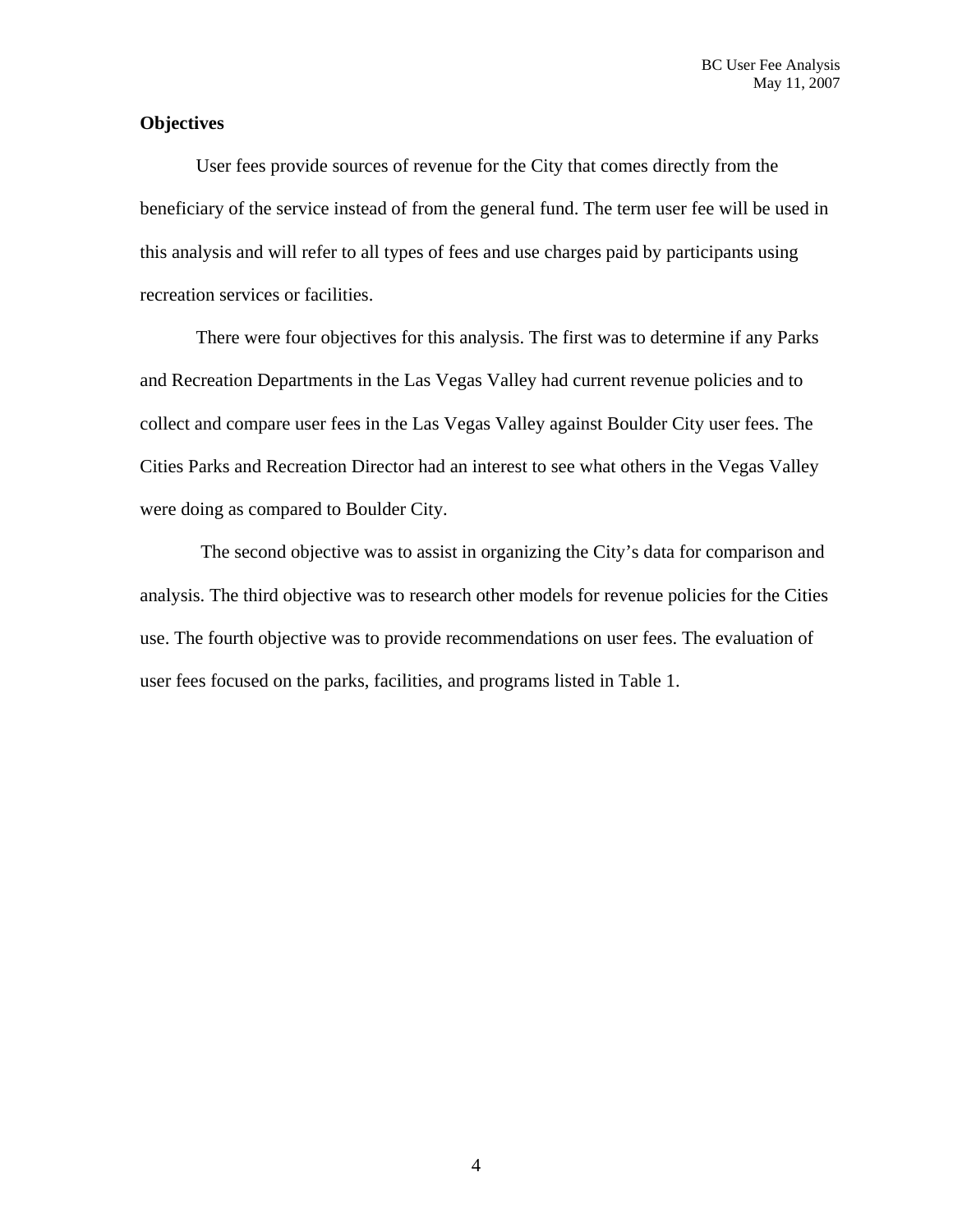#### **Evaluation**

The evaluation for analyses focuses on four areas, the first is research and examples of revenue policies the City could utilize. The second is on comparing user fees from other municipalities to Boulder City. The third is on user fees and costs related to various City facilities and the fourth is related to the costs and revenues of the aquatic/racquetball facility.

#### *Revenue Policy*

The National Recreation and Park Association encourage park and recreation administrators to develop revenue policies in their respective agencies. A policy explains the need for the charges, offers the philosophy behind charging fees, uses that philosophy to guide pricing strategies, explains the benefits of using non-tax revenues and addresses how those who cannot afford to pay will continue to have access to recreation opportunities. "It

| <b>Parks</b>                 | <b>Facilities/Programs</b>        |
|------------------------------|-----------------------------------|
| <b>ABC</b> Park              | Multi-use Building                |
| Frank T. Crowe Memorial Park | Recreation Center – Gymnasium     |
| <b>Bicentennial Park</b>     | Swimming Pool/Racquetball Complex |
| Wilbur Square                | <b>Summer Parks</b>               |
| Hemenway Valley Park         | Safe Key                          |
| Del Prado Park               | Nevada Way Recreation Building    |
| <b>Oasis Park</b>            | <b>Tiny Tots</b>                  |
| <b>Lakeview Park</b>         |                                   |
| <b>Reflections Center</b>    |                                   |
| Xeriscape Park               |                                   |
| <b>Bravo Field</b>           |                                   |
| Whelan Field                 |                                   |
| Veterans' Memorial Park      |                                   |

**Table 1. The City of Boulder City parks, facilities, and programs included in evaluation.**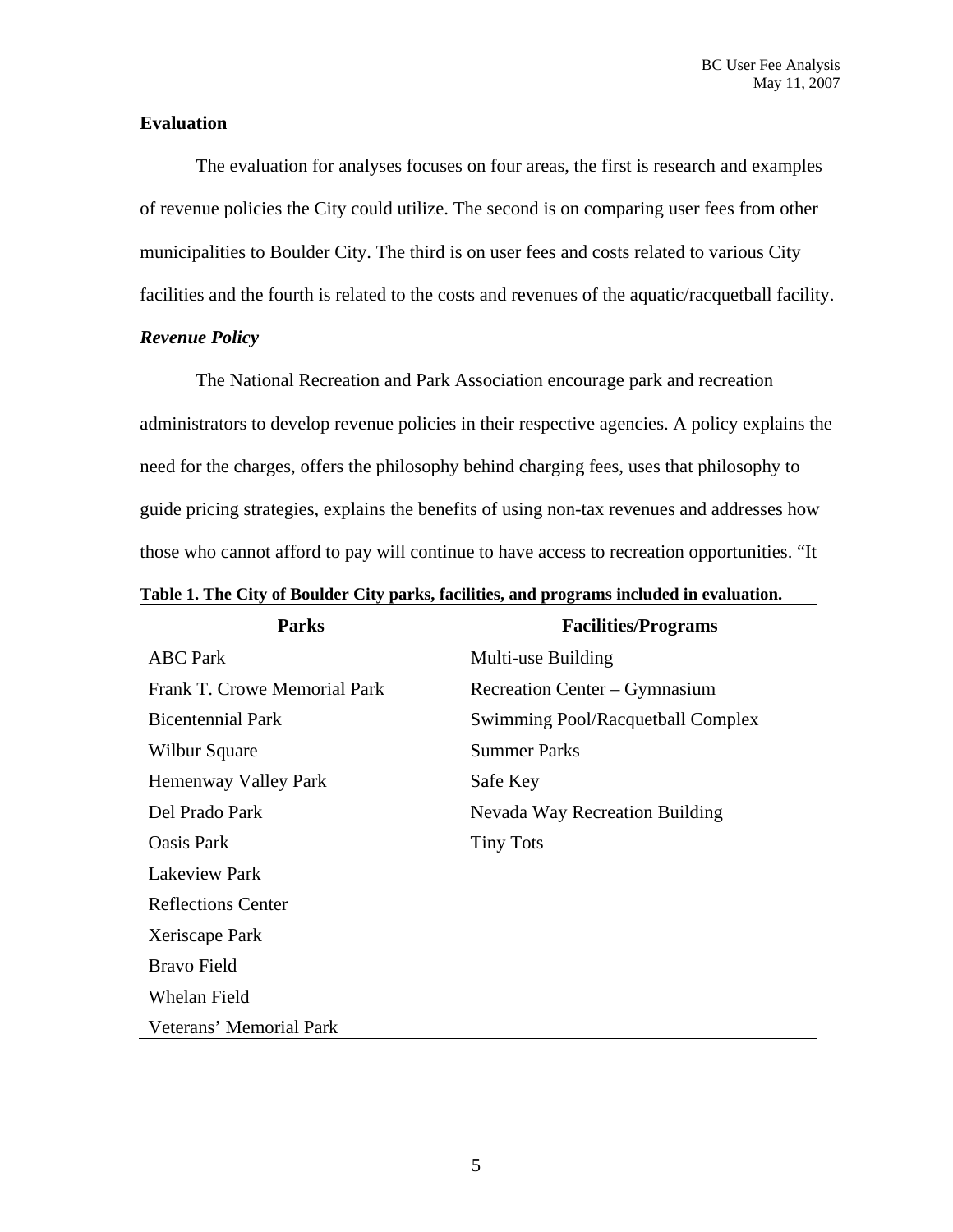projects the image that the public agency manages its revenues and resources wisely and, as a matter of policy, seeks to treat everyone fairly" (Kirsch and Cryder, 1990).

 Kirsch and Cryder (1990) describes the process of placing the cities recreation programs and services into three categories of public services, merit services or private services. It is typically not feasible to charge a user fee for public service; these would be defined as parks and playgrounds. Merit services may provide indirect benefit to all residents, and direct benefits to certain residents. The city needs to ascertain how to determine a user fee to recover some of the costs associated with providing the merit services. Private services are benefits provided exclusively for the participating individuals with the user paying most of the costs. The city also needs to determine how to define direct and indirect costs (it is done differently in various municipalities). This determination is very dependent on how data is collected for the cost accounting and budget process.

 Once parks and recreation managers have identified all the costs associated with developing and implementing recreation services or programs, the decision of how much of the program costs will be subsidized by the general fund or other resources must be made and are usually identified in the organization's revenue policy (Bastion, 2003). There are five means of determining how much program costs will be subsidized: 1) charge no fees and subsidize all costs, 2) charge a nominal fee to recover partial costs, 3) charge fees to recover direct expenses, 4) charge fees to recover direct and indirect costs and 5) charge fees to recover all costs plus a profit (Kirsch and Cryder, 1990).

 The strategies and ideals identified by Kirsch and Cryder provide the following ten steps as important in the development of a revenue policy 1) Rationale; 2) Revenue Philosophy; 3) Authorization; 4) Citizen Input and Involvement; 5) Programs/services; 6)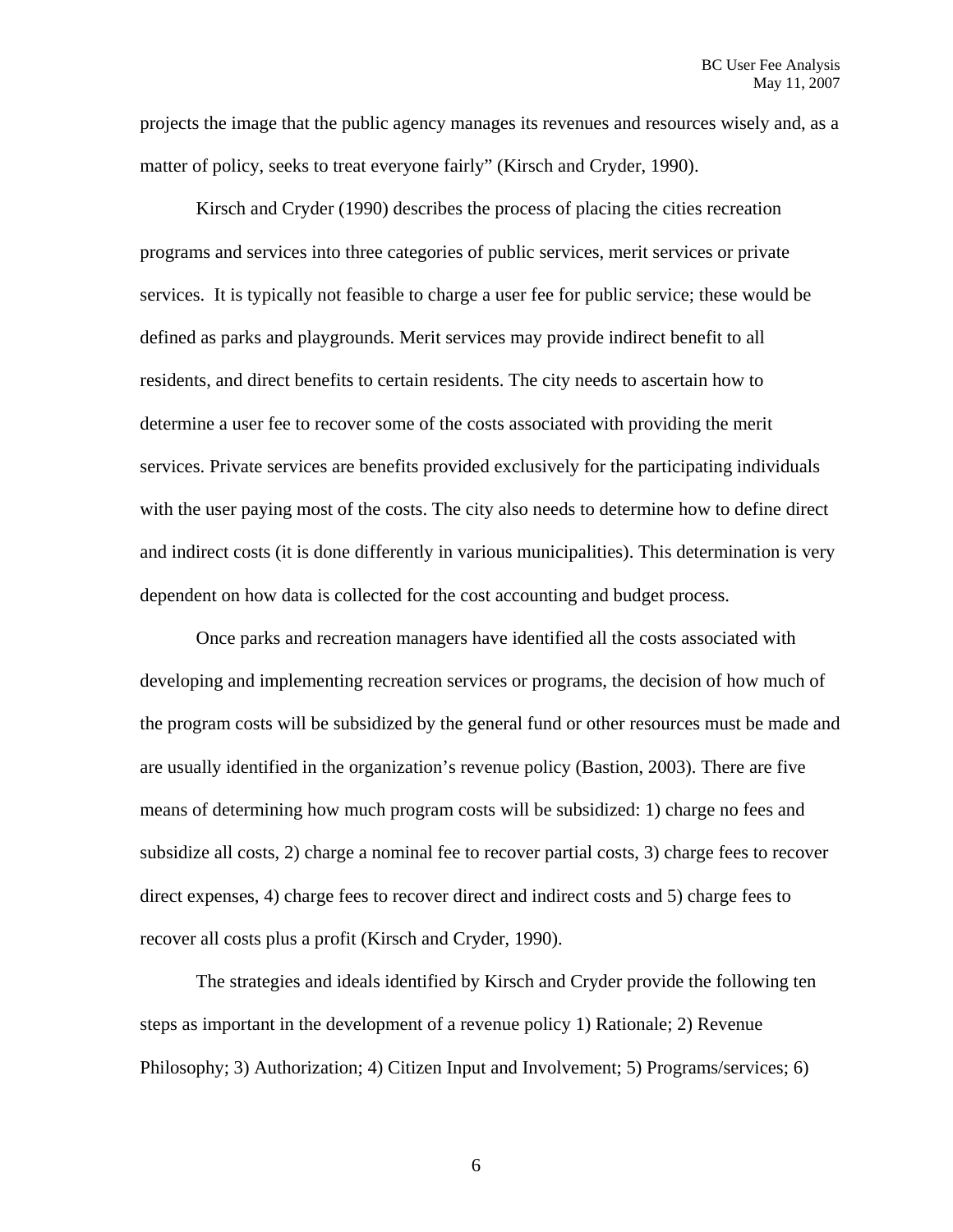Public Benefits; 7) Program Cost Accounting; 8) Pricing methods; 9) Differential pricing; and 10) Evaluation: Impact Assessment (1990, p. 5).

A number of cities have adopted revenue policies that define the services that will be offered at no charge and services where particular user fees will be charged. One example of this is the Cary, North Carolina, Parks, Recreational and Cultural Resources Department (Appendix C). The Cary Town Council has approved the revenue policy with special considerations for senior citizens, persons with disabilities, special interest groups and nonresidents. Decisions regarding specific fees and when reduced rates will apply are left to the Director of Parks, Recreation and Cultural Resources.

 Other cities, such as Longmont, Colorado use a percentage basis for determining recreation fees. The policy states that recreation fees will be established to self-support the program 70 percent. This excludes capital expenditures in excess of \$5,000, community events, and youth after school programs. Non-resident recreation participants will pay the regular program fee plus an additional 25% non-resident fee. Financial assistance is available for low income residents, which are determined by the Recreation Division (Appendix D).

 The city of Portland, Oregon also uses percentages within its revenue policy to establish cost recovery goals. Pricing for youth programs offered outside of low income neighborhoods are set to recover 42 percent of total costs, while in low income neighborhoods pricing is set to recover 23 percent of total costs (Appendix E). Neither of the percent based revenue policies provided information related to the determination of the actual percent charged.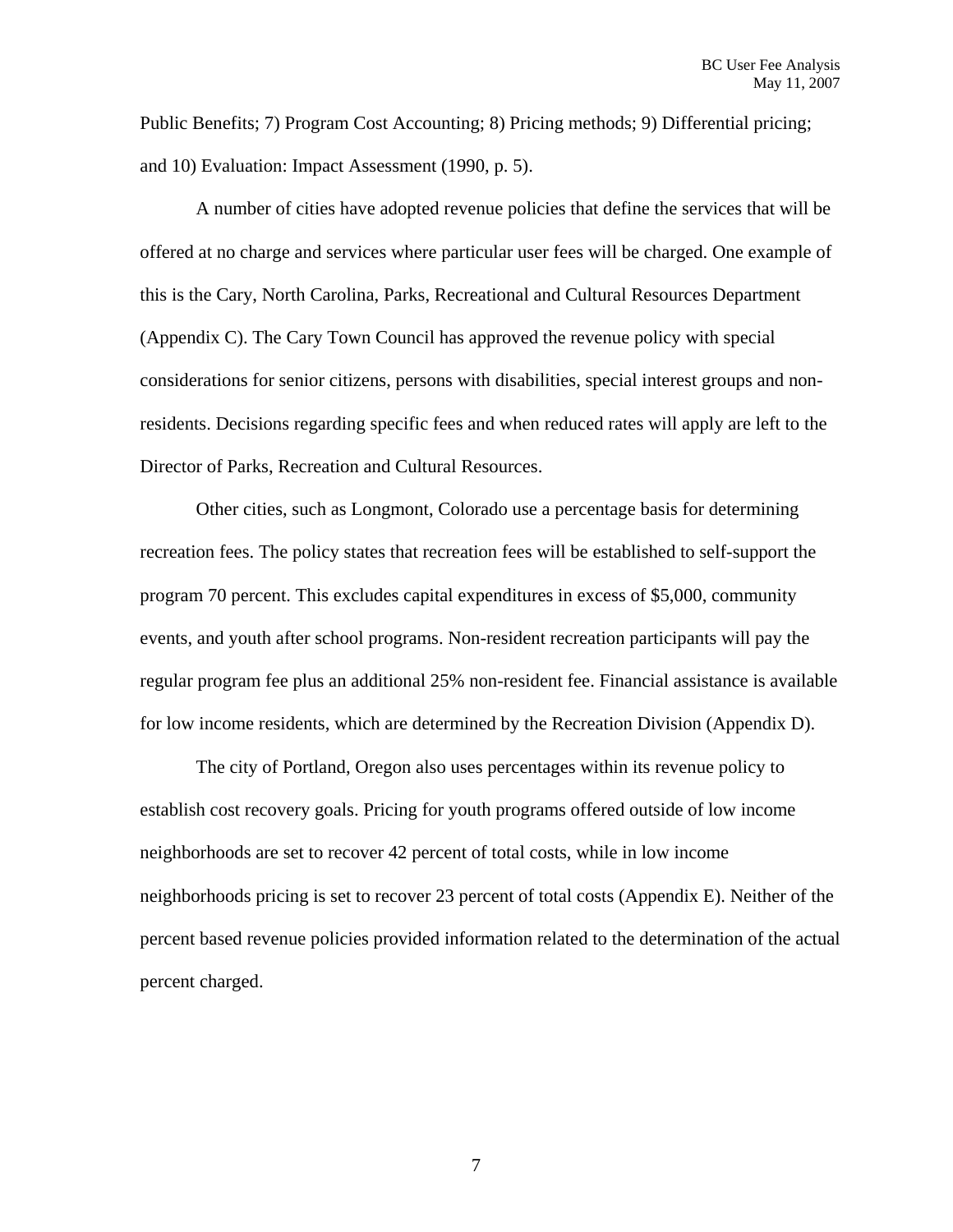The City of Two Rivers, Wisconsin has developed a revenue policy. It has determined a general definition of direct and indirect costs, as well as a market rate pricing component (Appendix F).

 The City of Henderson, Nevada is currently developing a revenue policy based on "Pricing Policy Guidelines" developed by GreenPlay, LLC. These policy guidelines are provided in Appendix G. GreenPlay, LLC provides a "pyramid pricing model which illustrates a pricing philosophy based on establishing fees commensurate with the benefit received" (2003, p. 4). Figure 1 graphically represents this concept. This concept includes program classification and percent recovery. Programs are first classified ranging from those which benefit the community to those which benefit individual people. There are combinations of community and individual benefit in between. Once programs are classified then fees are developed based upon a percent basis. At the time of this evaluation the City was classifying their current programs based upon the pyramid model (see Appendix G for the City of Henderson's Pyramid Cost Recovery Program as of January 2007).

#### *Fee Comparisons*

Interviews were conducted and user fee data gathered from the cities of Henderson, North Las Vegas and the City of Las Vegas. Information was also gathered from the Clark County website. An example of the types of data collected is shown in Table 2.

Data was also collected from various web sites from three Nevada cities including Henderson, Las Vegas, North Las Vegas and Clark County. Research was also done on five additional cities with similar populations to that of Boulder City, these were Frankfort Village Square Park District, Illinois; Vernon Hills Parks District, Illinois, City of North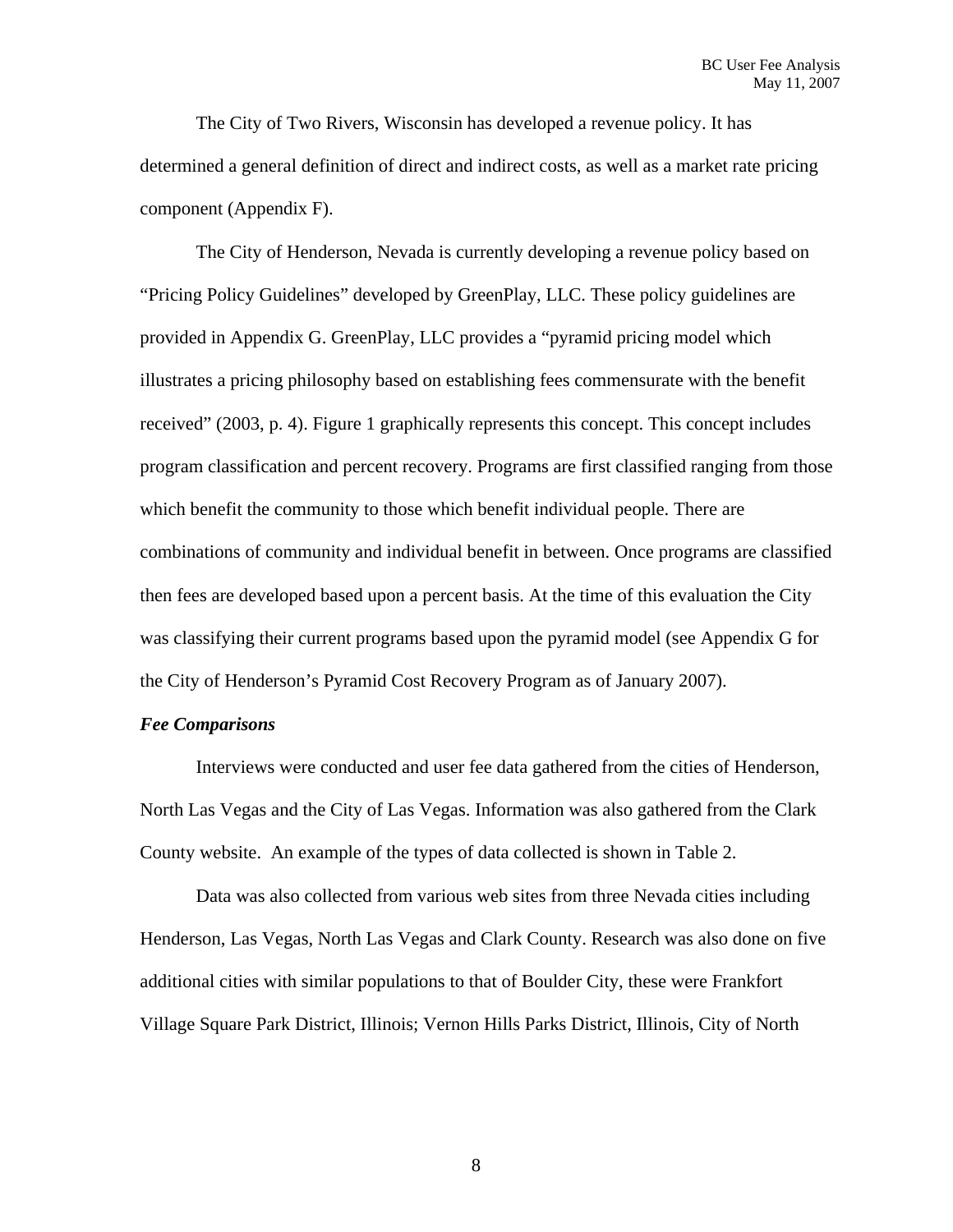#### **Figure 1. The pyramid model.**



#### **Table 2: Field Rental**

|                         | <b>Clark County</b> | <b>Boulder City</b> | Henderson | <b>North Las Vegas</b> |
|-------------------------|---------------------|---------------------|-----------|------------------------|
| Per Hour Without Lights | \$5                 | No charge           | \$5       | \$8                    |
| Per Hour With Lights    | \$10                | No charge           | \$10      | \$13                   |

Platte, Nebraska; and Moses Lake, Washington. These additional comparisons of user fees and population data are included in Appendix H.

#### *Boulder City Parks and Facility Rental Fees and Costs*

Park and facility rental information for 2005 and 2006 was collected from completed "Application for Use of Recreation Facility" Boulder City Parks and Recreation forms. This information was entered into an Excel spread sheet for analysis and is provided in Appendix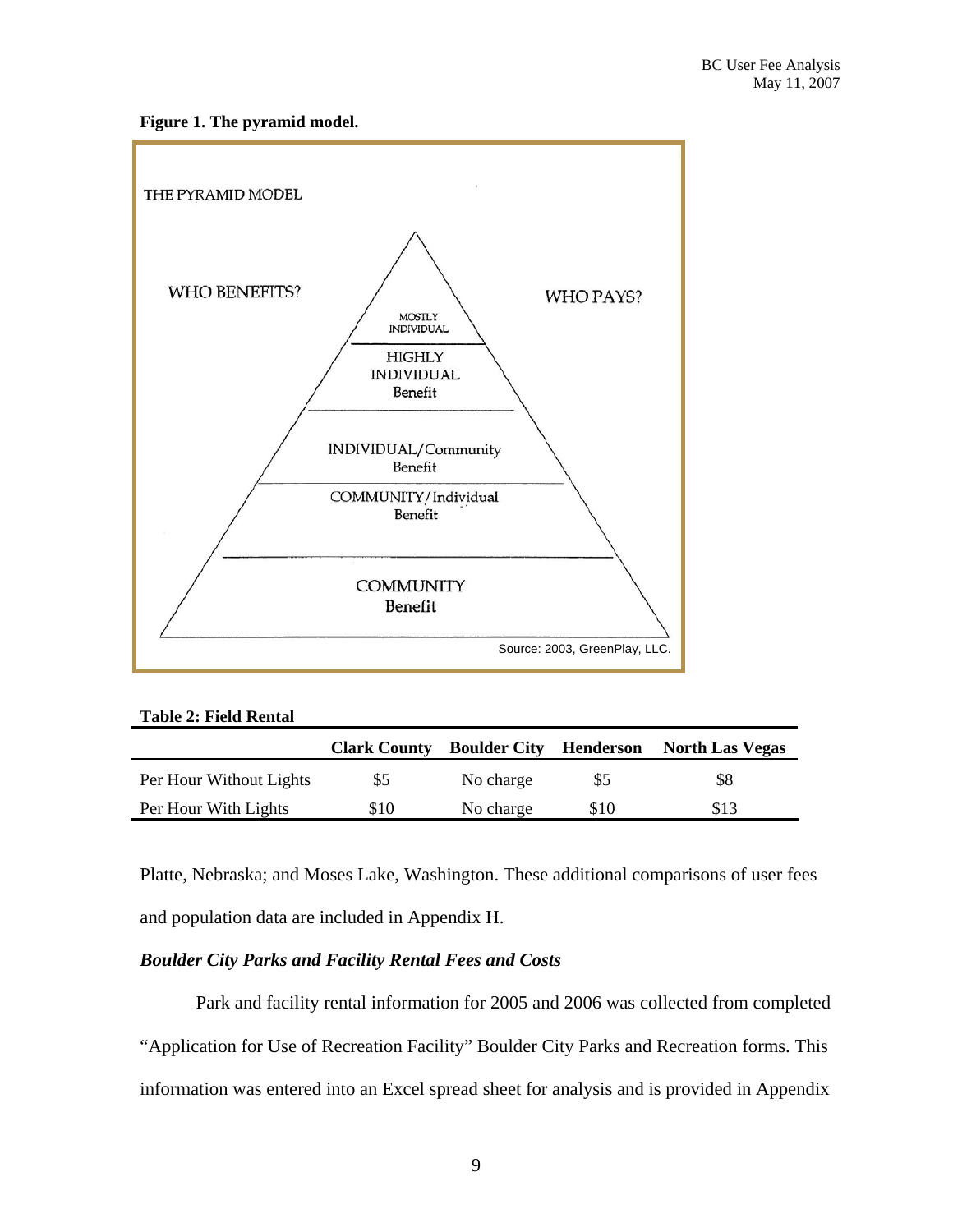I, Table I-1. Information related to the rental of the Pool and Racquetball Complex is discussed in the Aquatic/Racquetball Facility section of this report. The rental of the parks and facilities was largely related to weddings, birthday parties, family or company picnics, company parties, high school reunions, or photography.

Fees vary depending upon resident or non-resident status, private or public event, non-profit or for-profit activity, as well as the facility or park being rented. For example, fees for gazebos 1 and 5 located at Veteran's Memorial Splash Park are double the fees for gazebos 2, 3, and 4. Gazebos 1 and 5 are also larger than gazebos 2, 3, and 4 and may provide a better vantage point to the splash park facility. Fees are only charged for use of these gazebos from May 1 through September 31, during the time that the Splash Park is operational.

Monthly revenue data from Parks and Recreation activities (including adult and youth sports, special events, EBAY sales, etc.) for calendar year 2006 was obtained from the City's proposed fiscal year 2007/2008 budget sheets (see Appendix I, Table I-2). Revenue data pertaining to adult and youth sports and facility rentals were felt to best represent the use of the parks and facilities listed in Table 1 and were extracted and used for comparative purposes (see Appendix I, Table I-3).

Utility costs are included in the Public Works Department's budget and are not considered in the Parks and Recreation current fee schedule. To get an idea of what water and power use costs were for the various facilities and parks, meter readings for both were obtained. Meter data that could be tied to a specific park or facility was included in the assessment of costs. Monthly costs are provided in Appendix I, Tables I-4 and I-5.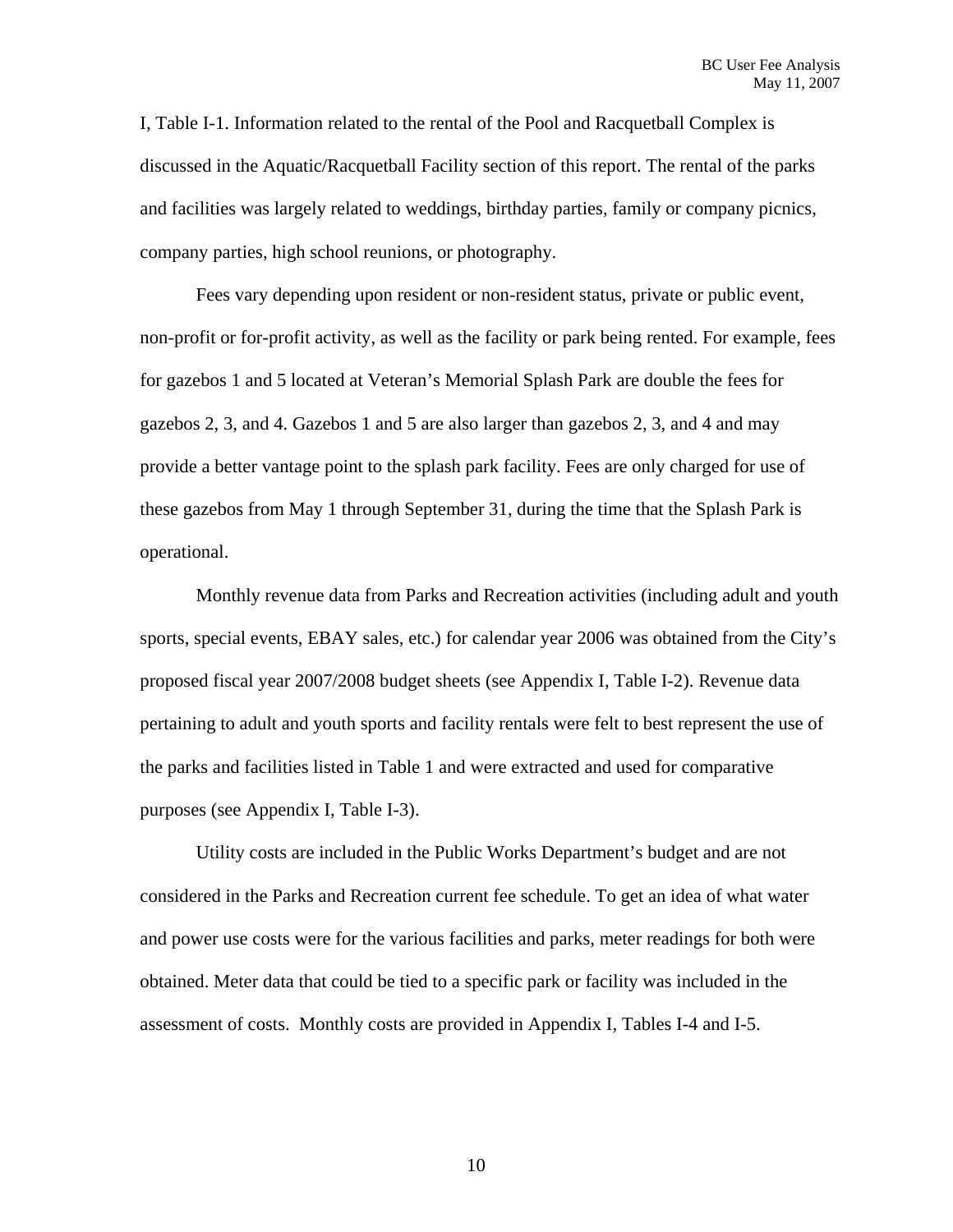Once entered into the spreadsheet, the data was manipulated based upon days of the month rented for each year (2005 and 2006) and revenue generated per month or year (see Appendix I, Tables I-6, I-7, I-8, and I-9). Without having more than two years worth of data it was hard to determine use trends. Figures 2 and 3 show the days rented per month for 2005 and 2006, respectively. By plotting the data the difference in overall facility and park rental between the two years is very apparent. The number of days rented ranged from 0 to 12 days per month for 2005 and from 0 to 7 days per month for 2006 with Hemenway Park, the multi-use building, and gazebos 1 and 5 being the most heavily rented park or facilities for both years. Annual rental revenues for 2005 and 2006 ranged from \$0 to \$888 and from \$0 to \$700, respectively. Monthly and annual revenue data is graphically presented in Appendix I, Figures I-1, I-2, I-3, and I-4.



**Figure 2. Park and facility 2005 monthly rental information.**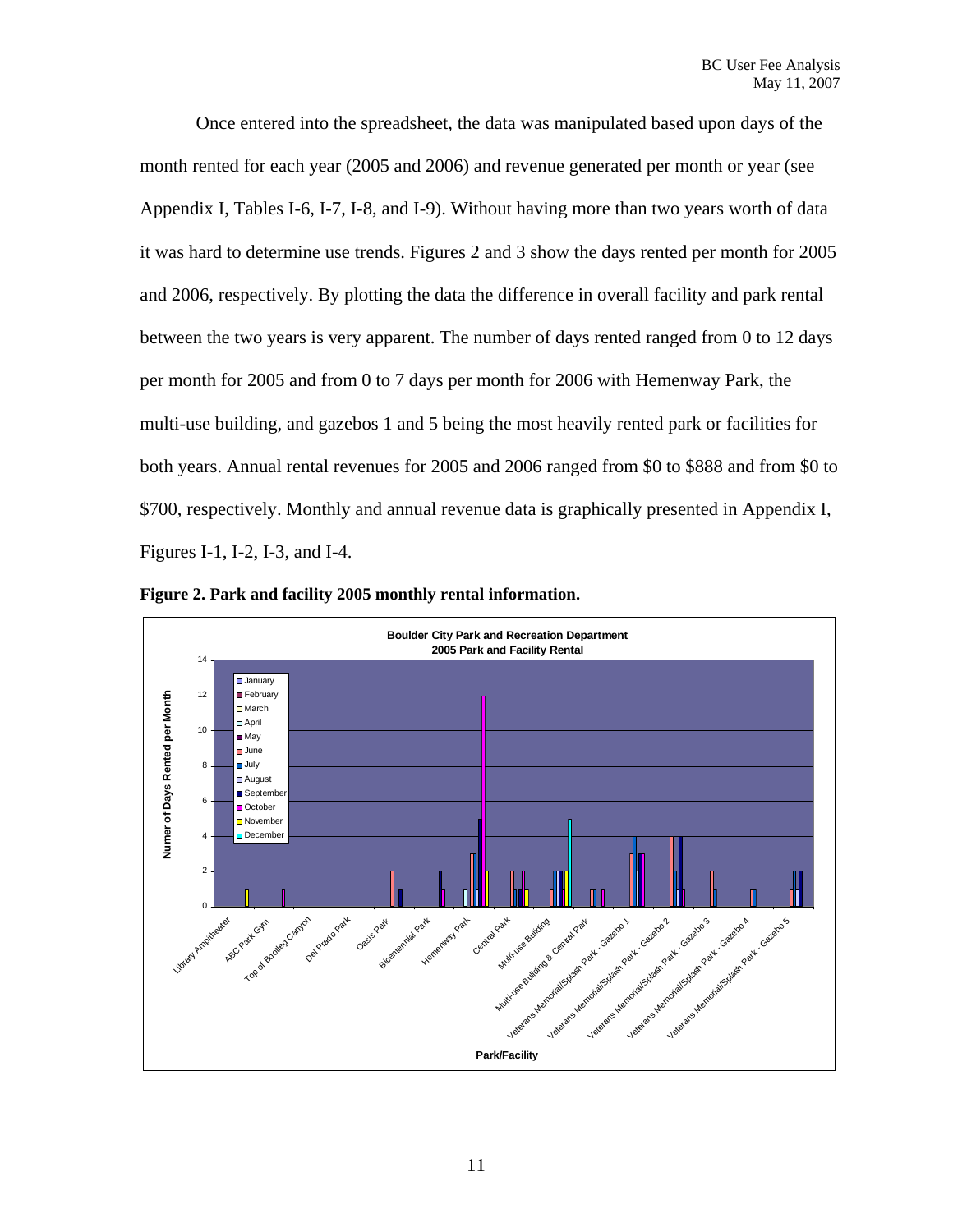

**Figure 3. Park and facility 2006 monthly rental information.** 

Park and facility rental revenues and water and power costs are shown in Figure 4. As expected, revenues generated do not come close to covering utility costs; however, it is important to note that the utility costs are for the entire year and should be weighted

**Figure 4. 2006 Annual costs and revenues associated with park and facility rental.** 

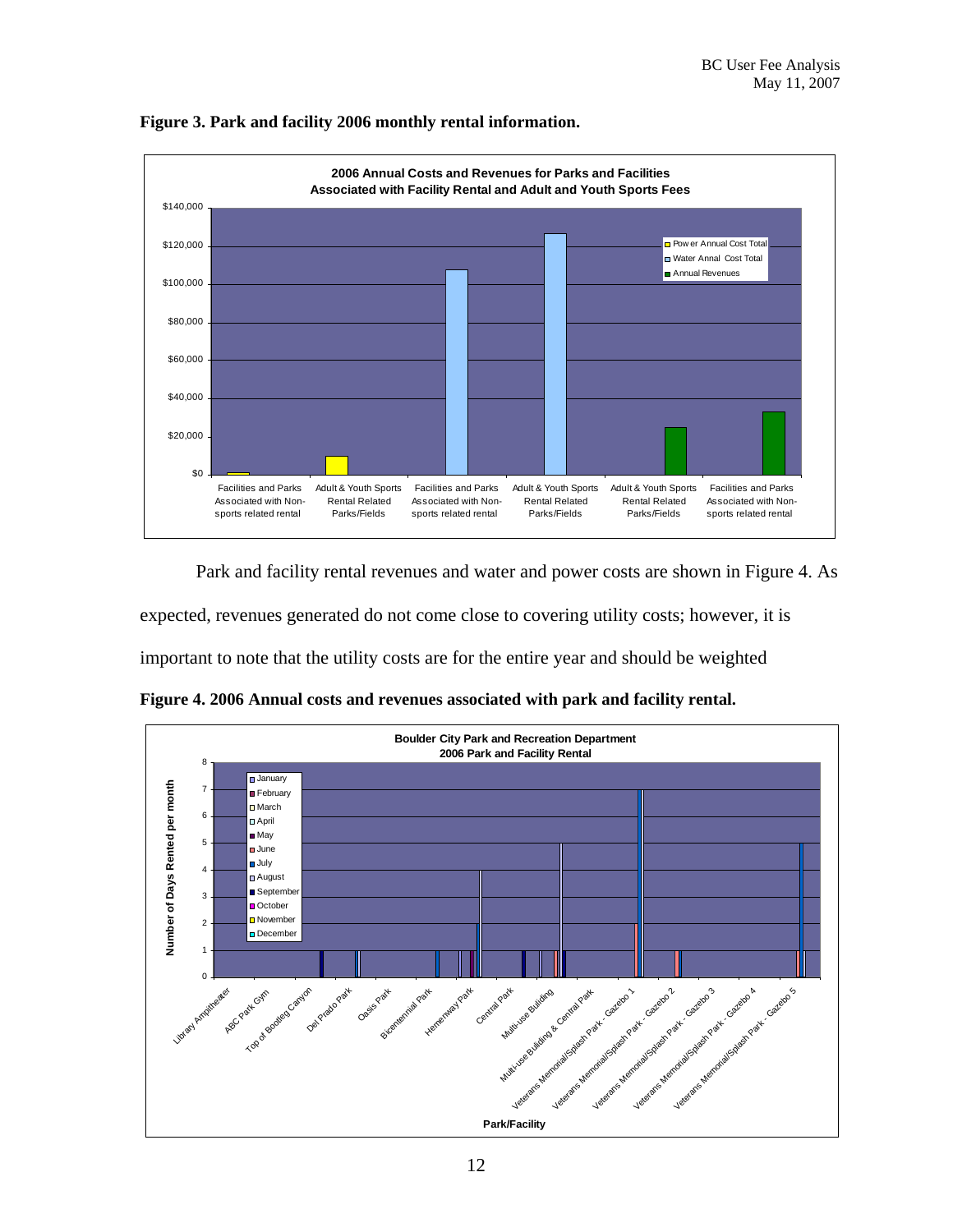according to park and facility rental use to better capture costs per park or facility rental. Other costs not captured here are custodial costs per park and facility. Custodial costs are paid for through the Parks and Recreation budget; however, they are not identified per park or facility. By identifying utility and custodial costs per park and facility, the Parks and Recreation Department can more accurately track the costs of park and facility rental. This information could then be considered when making decisions related to user fees.

#### *Aquatic/Racquetball Facility*

The City of Boulder City adopted a revenue ordinance related to the aquatic/racquetball facility in 2001 (Appendix J). At that time, the city was subsidizing the aquatic/racquetball facility about \$250,000 from the general fund, an amount considered politically acceptable.

Figure 5 shows the percentage of total Parks and Recreation costs recovered by the revenue generated at the facility for each fiscal year. This data was obtained from various years of budget data supplied by the city. The percentage has been slowly declining as the cost to operate the facility has increased over time and the revenue generated has stayed fairly level. The acceptable amount of subsidy in early 2001 was 39 percent. Clearly with the current fee schedule and the total costs for operation of the facility increasing the rate of revenue recovery does not provide the same percentage of subsidy as originally considered when the ordinance was put in place. Two scenarios could be considered, a plan to reduce the total cost of operation and the increase of specific fees related to the aquatic/racquetball facility.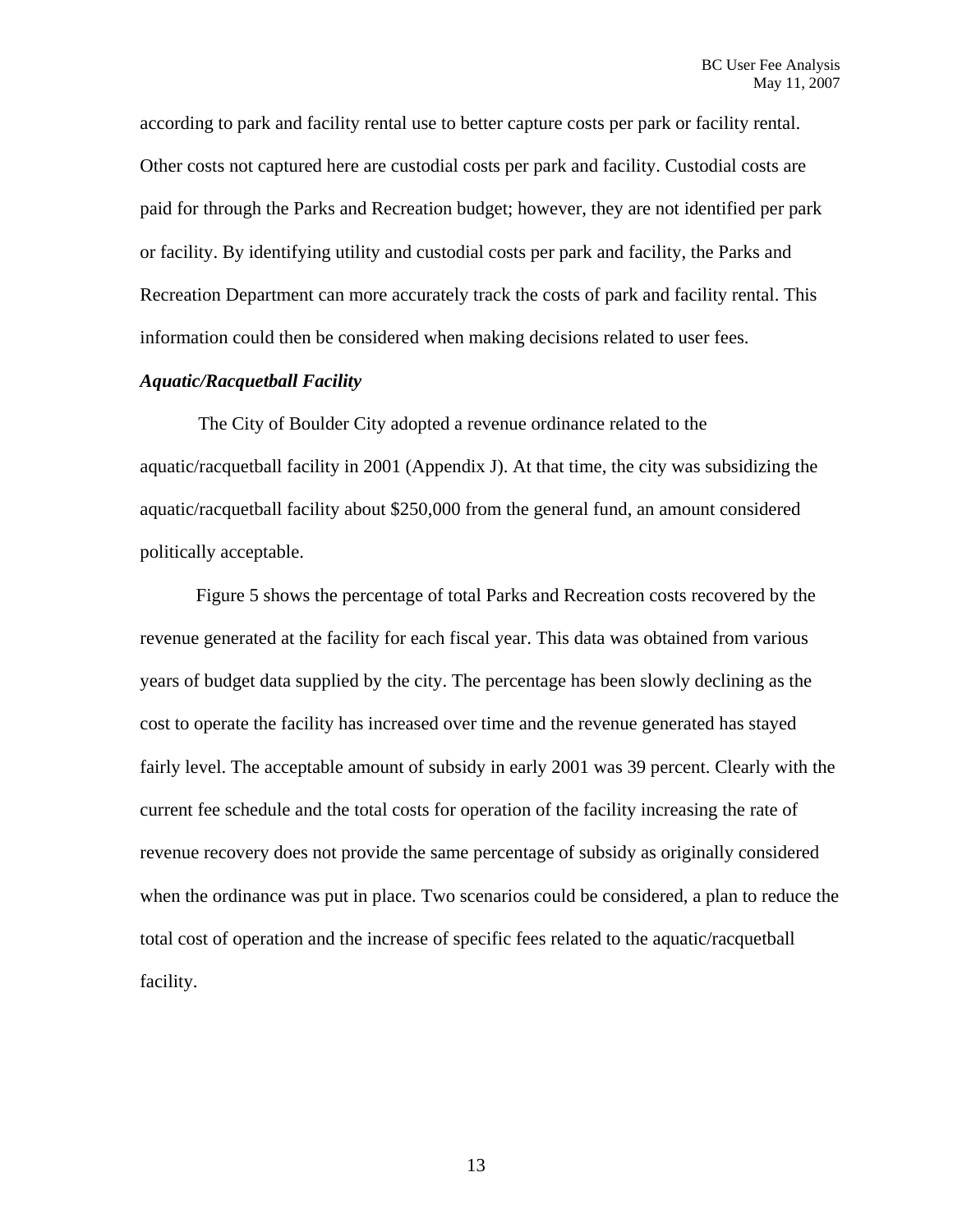

**Figure 5. Percent costs recovered by revenue generated for the Aquatics/Racquetball Complex.** 

#### *Inflation Rates*

The Parks and Recreation Director requested we analyze the potential for using the Consumer Price Index (CPI) in a revenue policy to annually establish the user fees.

The inflation rate is calculated from the Consumer Price Index which is compiled by the Bureau of Labor Statistics and is based upon a 1982 Base of 100. A CPI of 195 indicates 95 percent inflation since 1982, the commonly quoted inflation rate of say 3 percent is actually the change in the Consumer Price Index from a year earlier (McMahon, 2007).

To analyze the user fees based on the inflation rate, the average inflation rate from 1996 through 2005 was assumed to start in 2008. The youth soccer user fee for the fall of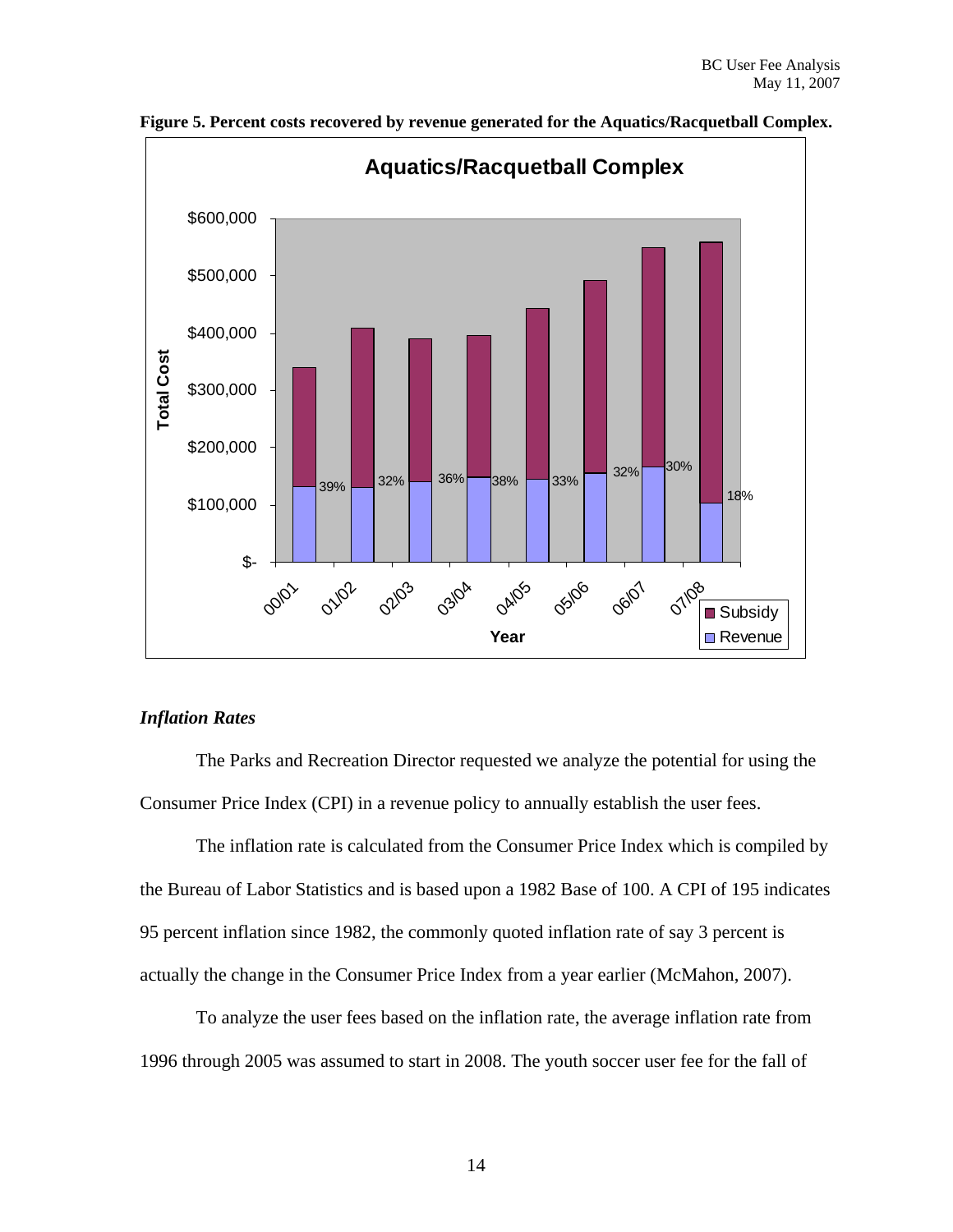2007 of \$32 was the starting point. The results, shown in Table 3 and Figure 6 below, using inflation rates would increase the user fee by about \$1 per year.

|      |                             | <b>Historical Average</b> | <b>Historical Inflation</b> |
|------|-----------------------------|---------------------------|-----------------------------|
| Year | <b>Cost of Youth Soccer</b> | <b>Inflation Rate</b>     | <b>Rate Year</b>            |
| 2007 | \$32                        |                           |                             |
| 2008 | \$33                        | 2.93                      | 1996                        |
| 2009 | \$34                        | 2.34                      | 1997                        |
| 2010 | \$34                        | 1.55                      | 1998                        |
| 2011 | \$35                        | 2.19                      | 1999                        |
| 2012 | \$36                        | 3.38                      | 2000                        |
| 2013 | \$37                        | 2.83                      | 2001                        |
| 2014 | \$38                        | 1.59                      | 2002                        |
| 2015 | \$39                        | 2.27                      | 2003                        |
| 2016 | \$40                        | 2.68                      | 2004                        |
| 2017 | \$41                        | 3.39                      | 2005                        |

**Table 3. Youth Soccer User Fee with Inflation** 

#### *Reducing Subsidies*

Besides the use of the CPI to increase fees to offset subsidies, in the case of youth soccer, the City Manager and Parks and Recreation Director could look to increase fees greater than the CPI for the next five years to make up for the gap between subsidies and revenue and then level out fee increases after that with annual CPI increases or as needed.

A variety of ideas were found in various revenue policies to create market incentives to increase user fees. Charging higher fees for non-residents is a common method in other municipalities to derive additional income. In some areas this is advertised as a discount for residents after showing proof of residency.

Early Bird discounts or late fee user fee increases are used in some areas. The early bird discounts (i.e. reduced rates up to two weeks prior to the start of a special program or sporting activity) have some advantages of giving the incentive for citizens to register early. This may help to increase numbers of participants.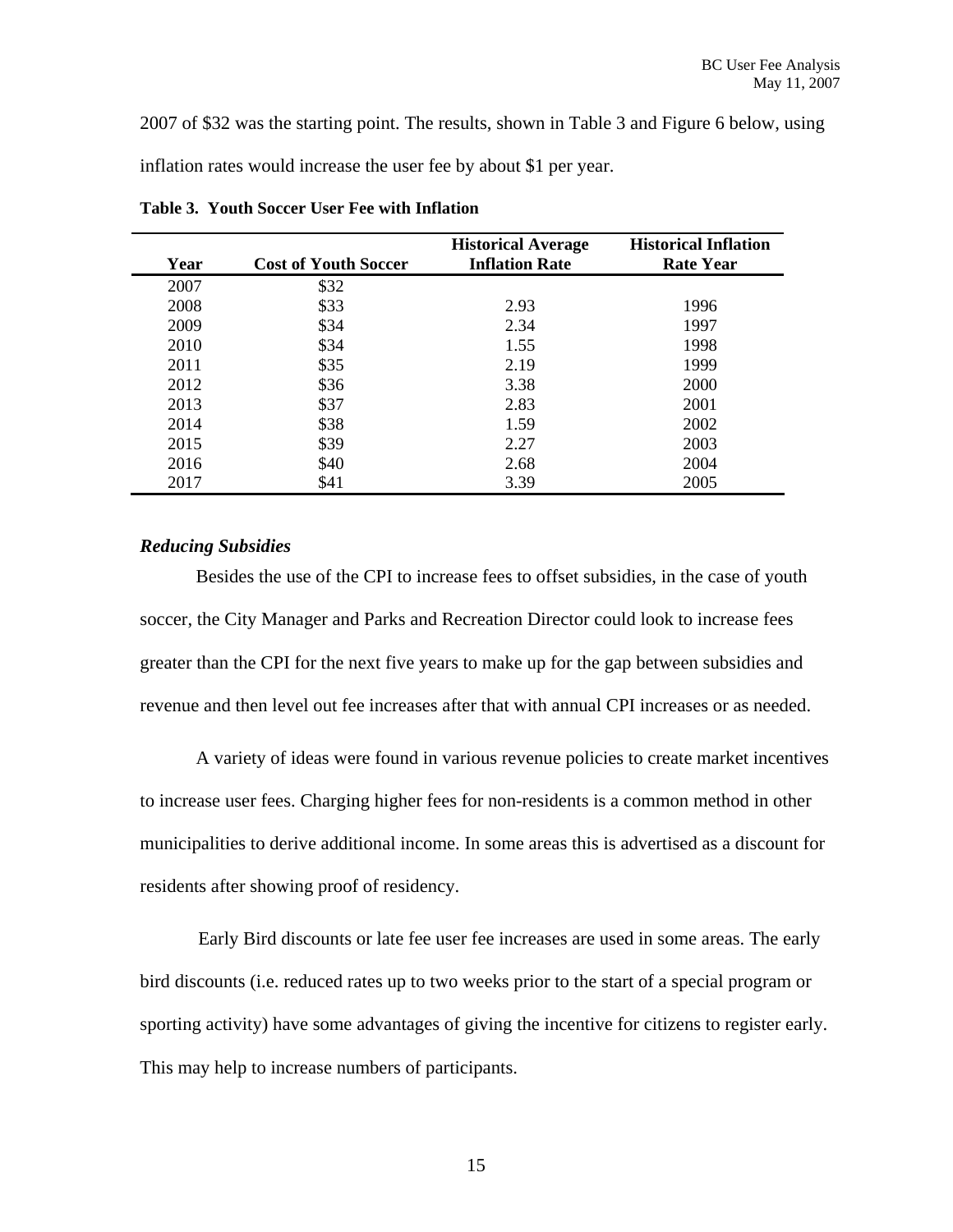

**Figure 6. Projected youth soccer fees with inflation.** 

Charging higher facility use fees for heavy use periods is also a way to increase revenue.

Some municipalities create partnerships with businesses and corporations for donations to improve facilities and programs. Others obtain benefits from volunteers and organizations to volunteer for clean-up or facility improvement efforts. For effective use of volunteers a volunteer coordinator, either a paid staff or volunteer, would likely need to be utilized to ensure proper notification and communication with individuals and organizations regarding the needs of the city.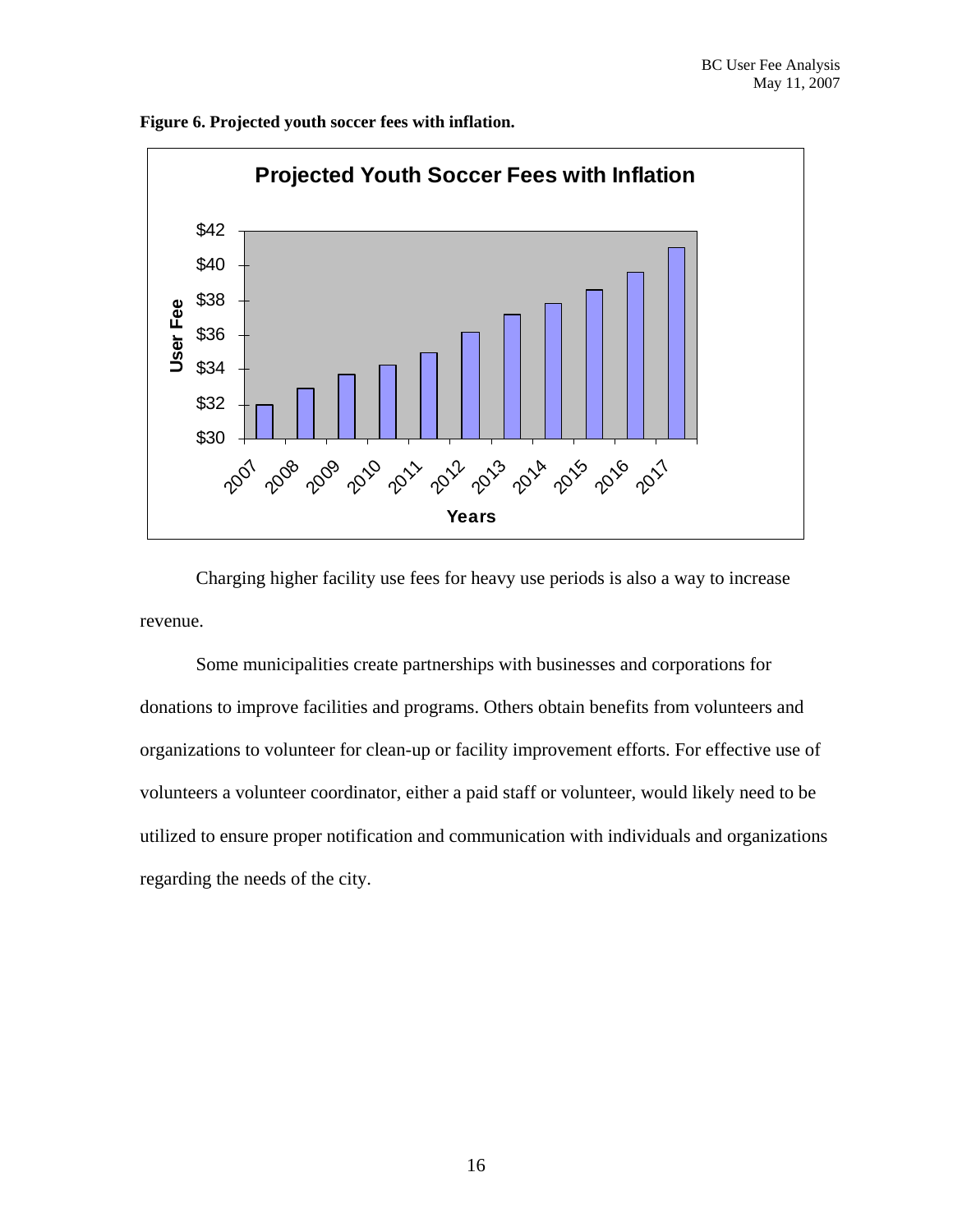#### **Recommendations**

#### *Accounting for Costs*

 To determine the total costs of a park or facility, an accounting system that cross department boundaries, should be developed that tracks the Cities direct and indirect costs by each park or facility. This would provide more complete information to the City to determine the amount of subsidies based on how much the general community benefits, as well as, necessary adjustments to the Parks and Recreation fee schedule.

#### *Revenue Policy*

The city could benefit from having a revenue policy that clearly defines how much of the user fees would recover direct and indirect costs. The city could look into classifying their programs as shown in the "Pyramid Model" and then at developing a policy based on a percentage recovery of costs based on park, facility, or program classification. As quoted in the book *Management of Park and Recreation Agencies*, "A manager must find ways to increase organization flexibility to adapt to changing demands" (2005, p. 6). To assist in such flexibility, it is recommended that the City Council adopt the revenue policy with cost recovery strategies allowing the Director of the Parks and Recreation Department and the City Manager to set specific fee schedules each year. This would allow for greater flexibility in recovering costs by allowing user fees to be increased as needed.

#### *Internet Registration System*

 Developing an internet registration system on which citizens can access information regarding activities and facilities would allow for on-line registration. Internet registration would allow 24-hour access to rent facilities and sign-up for activities. Phone registrations using credit cards could also be utilized. Citizens would not need to go in person to the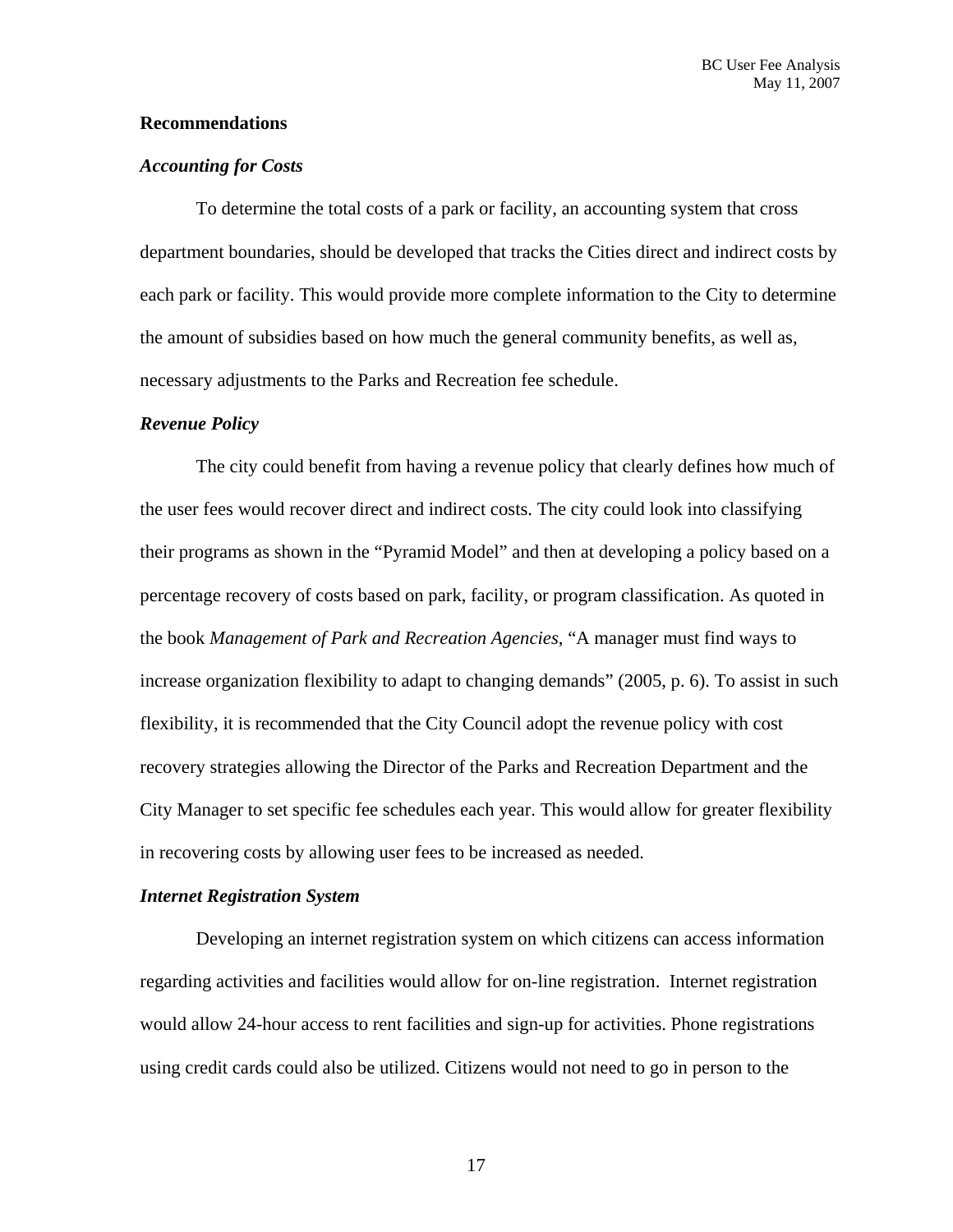administrative office to register. On-line registration would also allow for improved tracking and reporting methods of registration data. This would allow for additional analysis of the data to analyze for various trends. Cities with good examples of on-line internet registration are shown in Appendix L. The City could include the Boulder City Parks and Recreation map (Appendix A) with hot links to each park and facility which would provide photos of the facility or park, a calendar of events and/or availability, etc.

#### *Fee Structure Incentives*

Ideas for a variety of fee structures include increased costs for non-residents. It appears to be common for cities to have a policy that charges non-residents more user fees since they do not pay any taxes into a cities general fund for support of parks and recreation facilities.

 Other incentives could include reduced rates for signing up early (i.e. two weeks prior to the start of a class) for various special interest programs and youth and adult sports. This could induce more participants in programs.

 Heavy use periods for specific facilities could warrant higher fees. Analysis of the data in the database from the internet registration could be analyzed to determine these time periods.

#### **Future Study Recommendations**

Generating data into an automated system through the on-line internet process (that is also used for office registrants) would allow for greater ease in additional analysis that may be useful to the City. Future UNLV Masters projects or Boulder City analysis could provide for more in-depth program evaluations with this valuable data. Additional trend analysis to determine frequency of use of facilities, as well as trends in special programs or adult and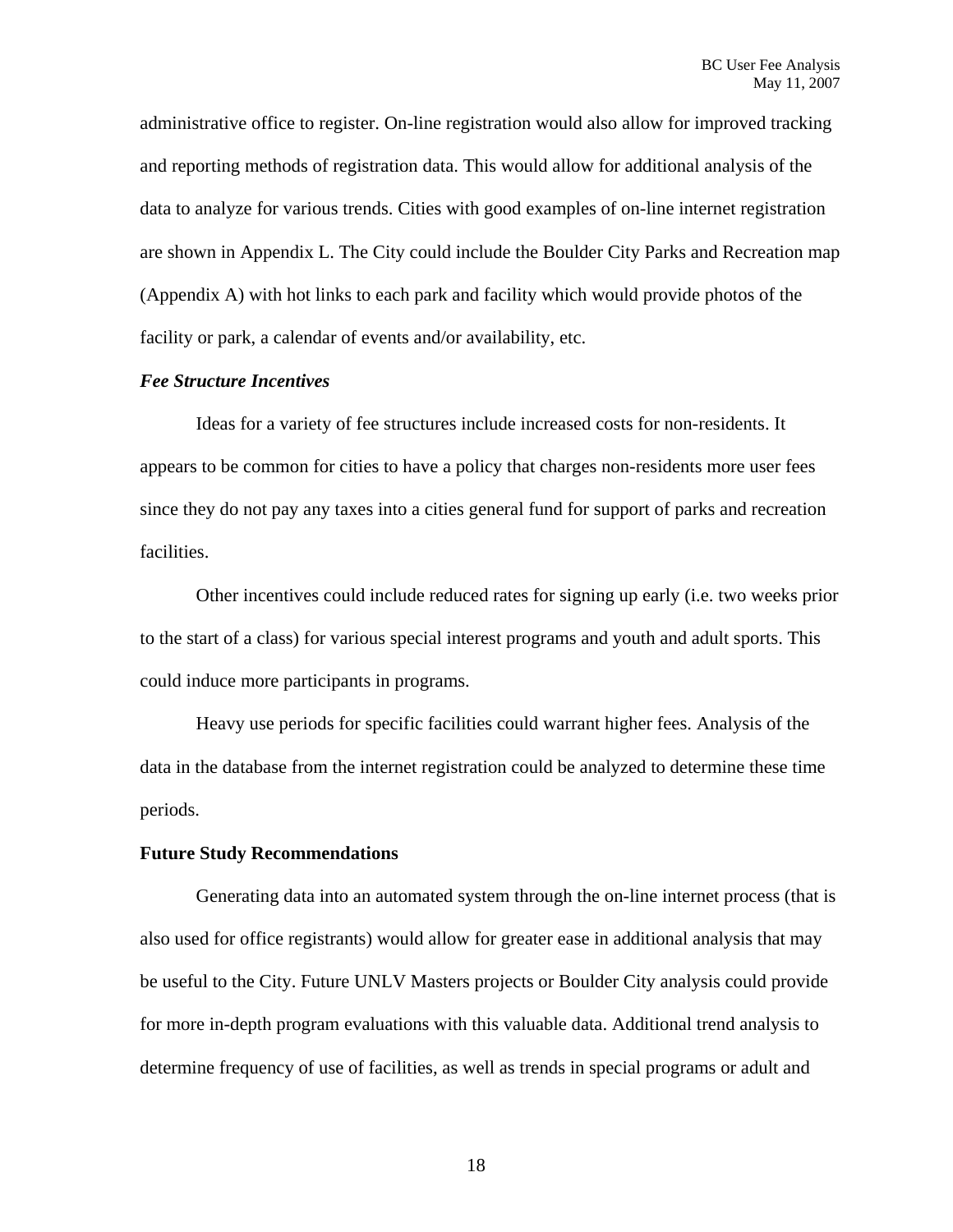youth sports could be valuable for setting future user fees. Once the revenue policy has been implemented a Masters project could be to evaluate the effectiveness and efficiency of the policy.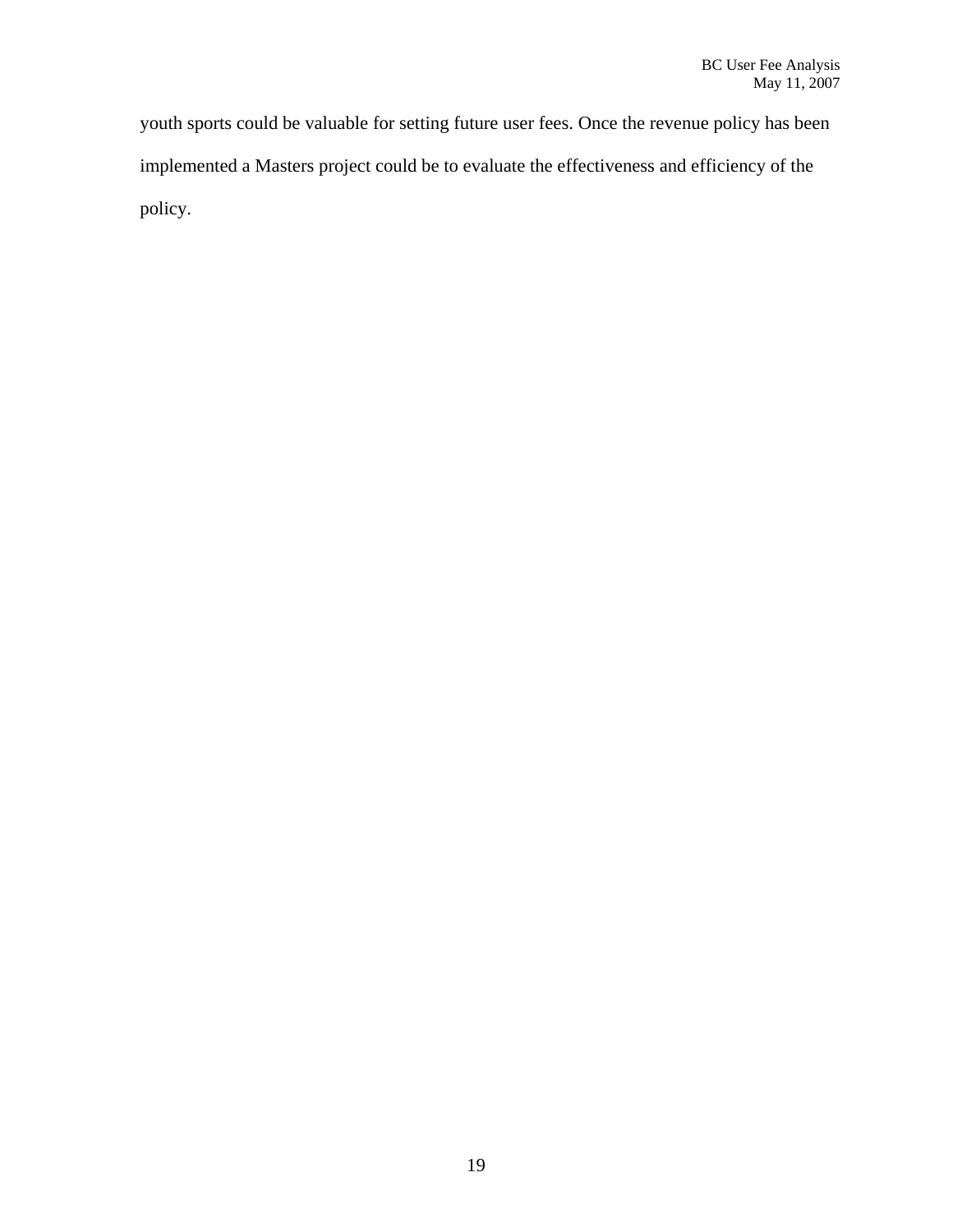#### **References**

- Armantrout, Brok. (2006). White paper on how to complete the time tracking sheet for the Cost Allocation Study. Letter from Brok Armantrout, Director, Community Development Department, to All City Employees.
- Bastian, B.M. (2003). "Cost recovery plans are they being used as a financial planning tool in parks and recreation departments? A look at local Nevada Governments." Public Administration Program UNLV.
- Boulder City Budget Survey prepared in response to budget planning process for the fiscal year 2006/07. Circa 2005. Prepared by Applied Analysis
- GreenPlay, LLC. (2003). "Parks & Recreation Department Pricing Policy Guidelines." Received from Sue Weakland, Recreation Supervisor, City of Henderson, NV.
- Kirsch, Sondra and Cryder, Ralph. 1990. *Revenue Policy Manual: Ten Steps in Developing a Public Policy*.
- McMahon, Tim, Editor. Inflation data was downloaded from www.inflationdata.com on March 28, 2007.
- van der Simissen, Betty, Moiseichik, Merry, Hartenburg, Vern, J. Editors. (2005). *Management of Park and Recreation Agencies.* National Recreation and Park Association. Ashburn, VA.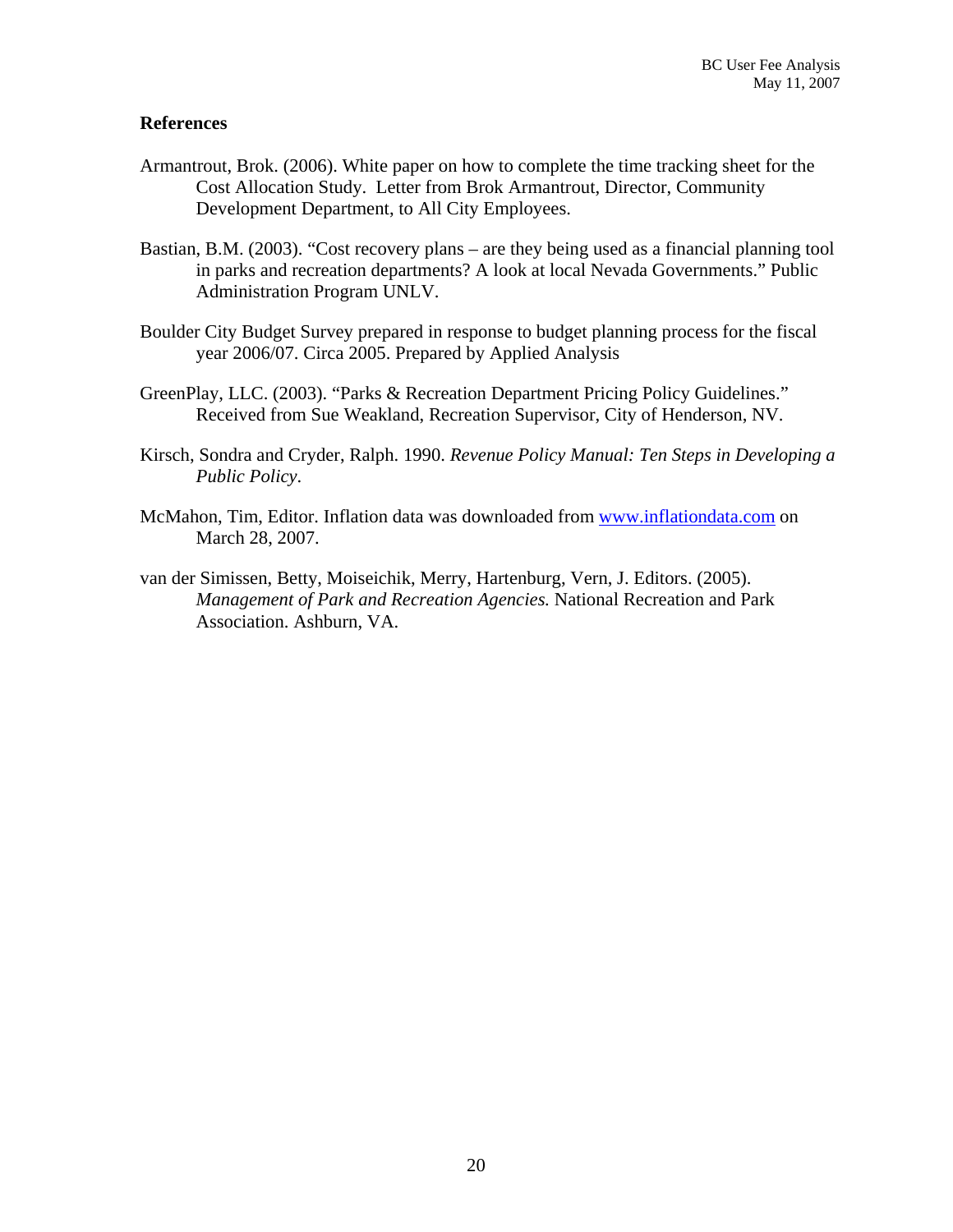### **Appendix 1 Parks and Recreation Department Scholarship Assistance Guidelines**

There may be instances, due to limited income, where residents of the City of Two Rivers are unable to participate in Parks and Recreation Department programs. In an attempt to alleviate this situation, the following procedures will be utilized for scholarships.

- 1. Scholarships are available to all individuals and families in some recreation programs.
- 2. Scholarships will be figured on a sliding scale. The amount given for a qualifying scholarship will be 50% or 100% of the cost of the program and qualification is based on reduced rate school lunch program. Verification of minimum requirements is required.
- 3. If someone is having a difficult time making payments for a program, arrangements will be made for a manageable payment schedule. People, who abuse this privilege by not paying, or not making legitimate attempts to pay, will not be allowed the chance for a scholarship for two years.
- 4. Scholarships are available for most **non-contracted** instructional programs.
- 5. Adult league team fees are exempt from scholarship consideration.
- 6. Programs or services with a cost of less than \$10.00 per participant and any items for resale are exempt from scholarship consideration.
- 7. Applications for scholarship assistance will be accepted at any time and must be submitted annually. Approval will be based on the information contained on the application. Upon request, applicant (s) shall be required to substantiate qualifications to reduced lunch program. Letter confirming status from school official is adequate.
- 8. Applicants are guaranteed that their personal finances will not be discussed outside the department management. It is the primary responsibility of the P&R Director to maintain a strict level of privacy about the applicant's financial status. Class instructors and program leaders will not be informed of participant's scholarship status.
- 9. All requests for scholarships shall be approved or denied by the P&R Director.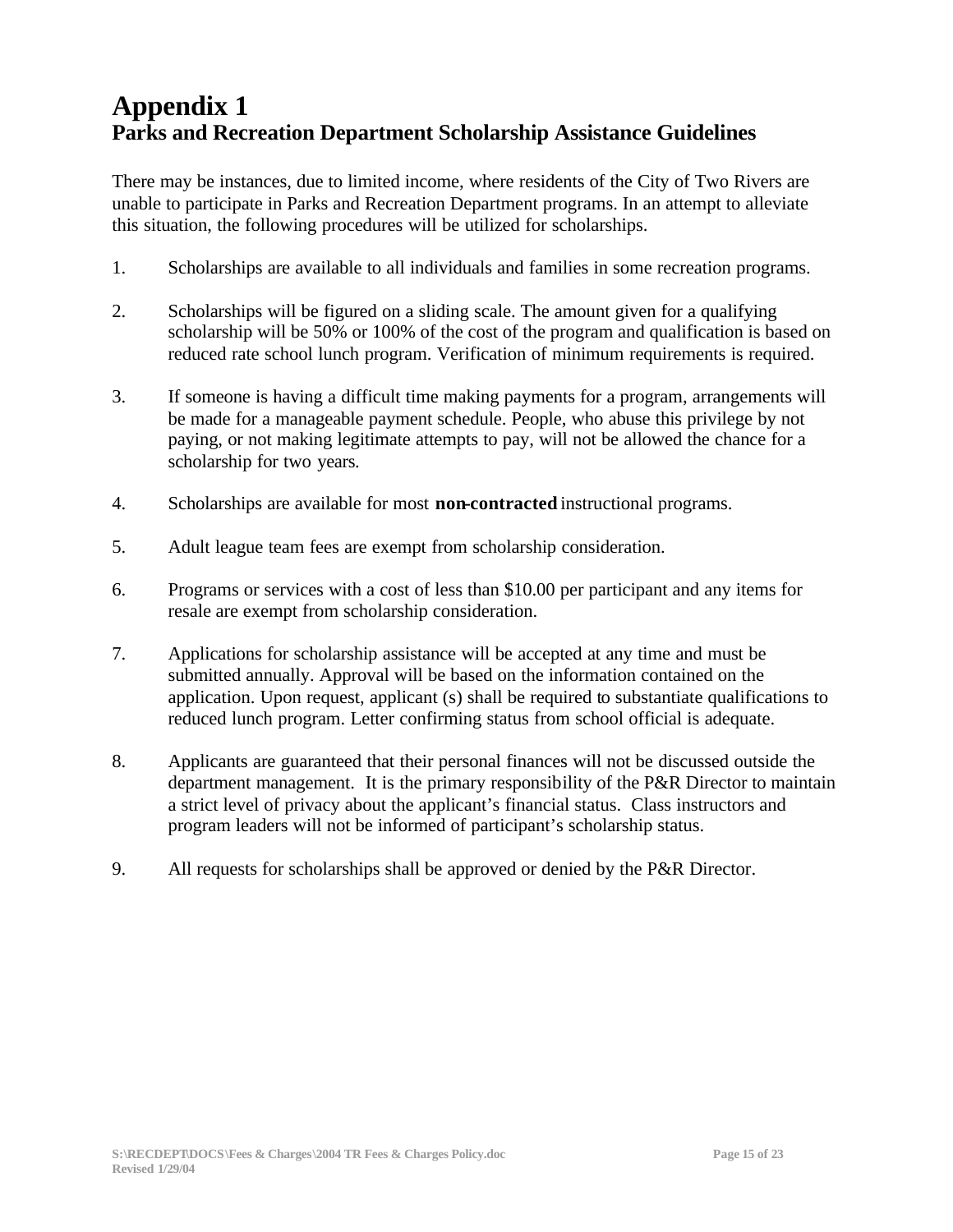

# **SCHOLARSHIP POLICY SENIOR CENTER**

**Fees are critical to the success of many programs. The Two Rivers Senior Center recognizes that not all participants have the financial resources available to participate in some of the fee activities at the Center. The Two Rivers Senior Center shall provide scholarship opportunities for those who prove financial need.**

**Scholarships shall be available for up to one-half of the cost of the program for the following:**

- 1. Memberships (not more than an annual amount of \$500 per year)
- 2. Program Fees-educational and recreational classes and events (not more than an annual, cumulative amount of \$250 per year)
- 3. Day Trips (not more than the average of one scholarship trip per day trip)

Funding for these scholarships shall come from money which has been raised by the members of the Two Rivers Senior Center. If enough money has not been raised to support the scholarship program, scholarships will be temporarily suspended.

The Senior Center Supervisor shall make the determination as to eligibility for the scholarships based on financial need.

Financial need is not a measure for the Title III (Nutrition Program) programs, where donations are voluntary.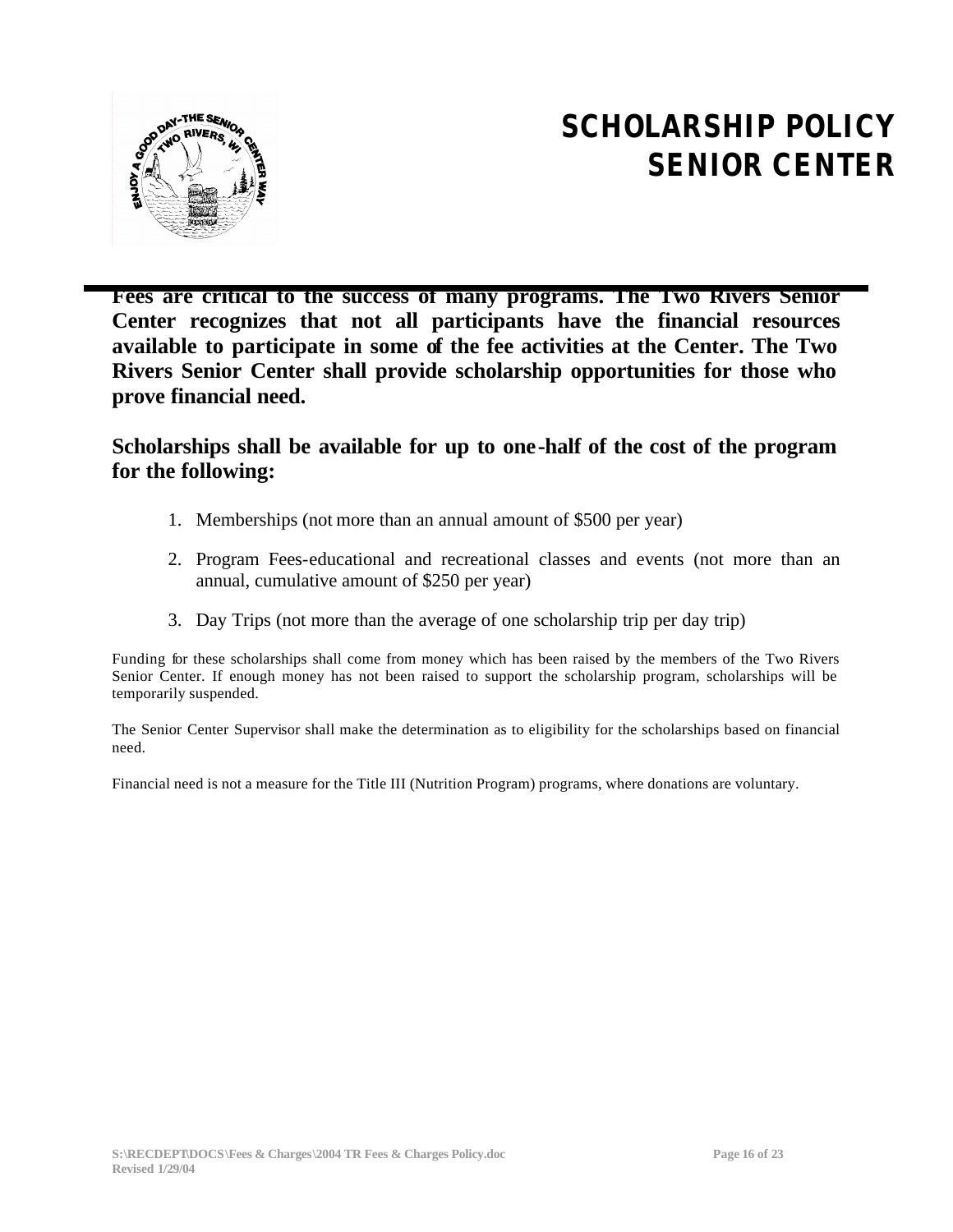# **Appendix 2**

Wisconsin's Tax and Spending "Myth" By Craig Maher Assistant Professor, Political Science, University of Wisconsin Oshkosh

A major reason state lawmakers have been unable to solve the state's budget woes is the overriding concern they have about constituent reaction to higher taxes.

But while Wisconsin ranks high among states in total taxes, state and local government spending in the state ranks much lower.

U.S. Census data shows that Wisconsin ranked third among all states in terms of taxes per \$1,000 of personal income in 1998-99.

But the same data used to rank taxes does not support the assertion that Wisconsin is a "bigspender." In 1998-99, Wisconsin ranked  $20<sup>th</sup>$  in state and local direct general expenditures.

Only Wisconsin's spending on K-12 education was higher than it was in most other states. In 1998-99, Wisconsin spent \$55.21 per \$1,000 of personal income on K-12 education –

sixth among all states. The national median for spending on K-12 education was \$47.25 per \$1,000 of personal income.

Between 1992-93 and 1998-99, state and local government spending in Wisconsin dropped from \$224 per \$1,000 of personal income to \$205 in 1998-99. Spending dropped in every category except health (\$6.56 to \$6.62), corrections (\$5.56 to \$6.76) and parks and recreation (\$3.35 to \$3.59).

On the other hand, spending rankings in Wisconsin dropped in higher education (down from  $9<sup>th</sup>$  to 19<sup>th</sup>), public welfare (10<sup>th</sup> to 19<sup>th</sup>) and natural resources (8<sup>th</sup> to  $27<sup>th</sup>$ ).

Wisconsin's state and local spending in general dropped from 13<sup>th</sup> in 1992-93 to 20<sup>th</sup> in 1998-99.

How can Wisconsin be both a "high-tax" state and an average spender? Because we get less revenue than many other states from sources such as the federal government and user fees.

When compared to other states, Wisconsin has historically relied more heavily on taxes than user fees and charges (ranked  $30<sup>th</sup>$  among states in 1998-99), and federal aids (ranked  $35<sup>th</sup>$ ).

Take the gas tax versus auto registration fees. Wisconsin ranks near the top in per-gallon gas taxation, but it ranks near the bottom in auto registration fees. Combined, the state ranks in the middle of the pack.

The current budget debate in Wisconsin is not taking place in the proper context. The assumption that since Wisconsin is a high-tax state it is also a big spender is not supported by data from the U.S. Census.

In fact, state and local spending relative to income has dropped since 1992-93.

State and local government is not "bloated," as some have argued. Cuts proposed for state agencies, the UW System and local governments raise serious questions about what this will mean for the quality of services provided taxpayers.

Another question that the budget debate should bring into focus is our reliance on taxes rather than user fees and charges. As we focus on cutting taxes, local governments in particular will look more closely at user fees instead of taxes to raise the money needed to provide services such as garbage removal.

Since user fees amount to a flat charge on every user, they fall harder on people who are less well off.

Whatever direction the current budget debate takes, it's important that all the facts are laid on the table first. When those facts are placed on the table, it's clear that while Wisconsin may be a high-tax state, it is not a high-spending state.

Maybe it's time we begin discussing the merits of moving to a greater reliance on user fees in an effort to "control" taxes, rather than lowering the quality of services such as education and local government service in a way that may harm our future ability to attract new businesses and help the state's economy grow in the years ahead.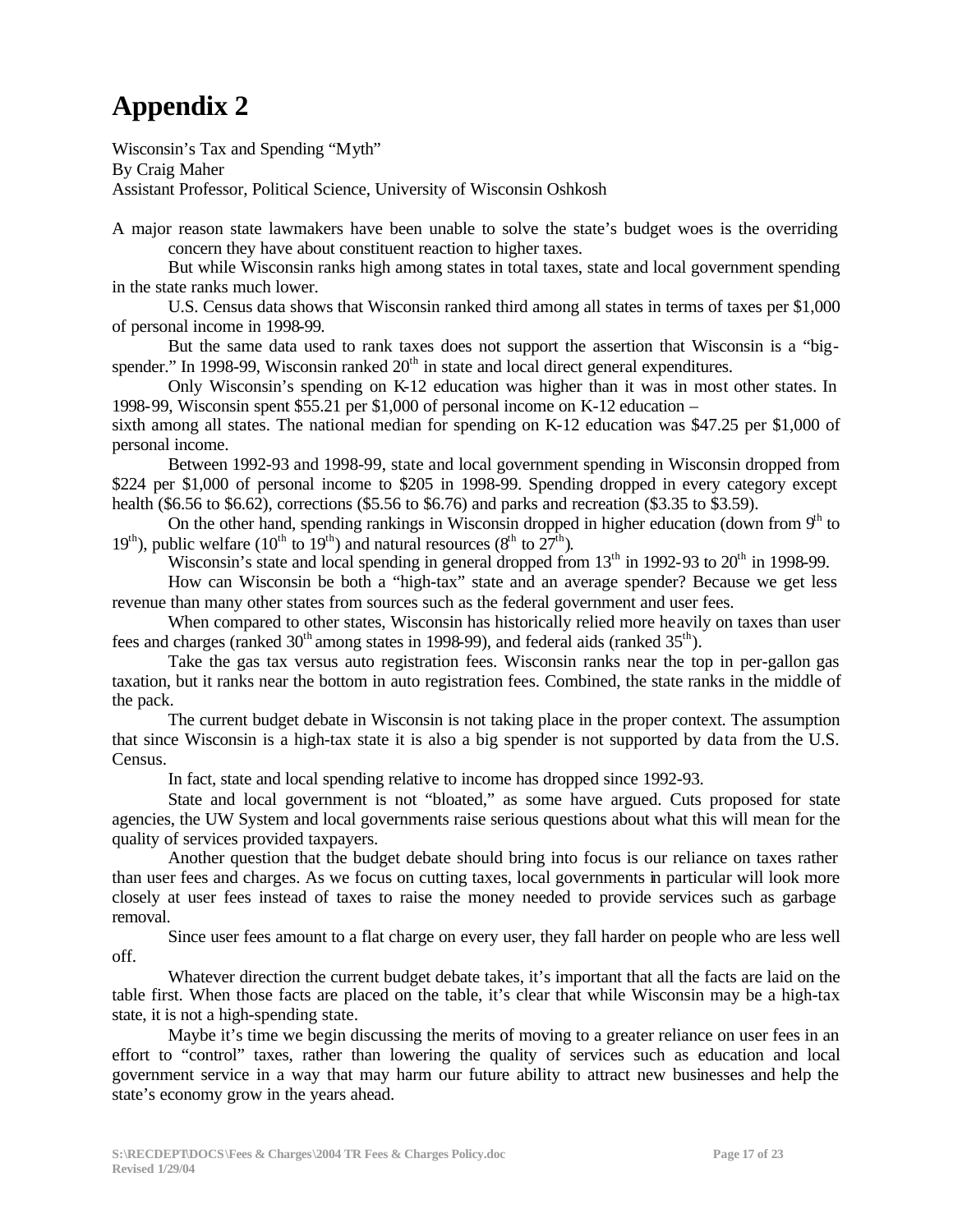### **Appendix 3**

#### **Determination of Program Fees from Cost-based Pricing (Staff Use)**

The following tasks are the guidelines to establish fees for programs and services:

Task 1: Determine Direct Costs.

Direct Costs are costs, which if the program or service were not offered, would not be expended. Specific P&R direct cost line items include but are not limited to:

- Salaries and benefits (FICA, Medicaid  $=$  wage  $+8\%$ ) of the PT staff involved directly with the program/service.
	- o This does NOT include administration time of clerks, Rec Supervisors, Director, etc.
- Other Professional Services
- Food & Beverages
- Materials, Equipment, Supplies, etc.
- Building Rent if not owned by city

|  |         |  |  |  | Task 2: Multiply the Total Direct Costs by the Program Classification Percentage. |  |
|--|---------|--|--|--|-----------------------------------------------------------------------------------|--|
|  | Program |  |  |  |                                                                                   |  |

| Percentage        |
|-------------------|
| $90\% - 100 + \%$ |
| 50%-75%           |
| $0\% - 25\%$      |
|                   |

Task 3: Divide by the Minimum Number of Expected Participants. Staff should be able to justify programs that do not meet program minimums.

Example: Adult Bocce Tournament \$156 (direct costs) X 90% (adult programs)  $\div$  14 participants = \$10

Task 4: Include sales tax in the price, when applicable. Current tax rates are 5% and paid to the state.

Example: To determine RESIDENT FEE for Adult Bocce for full cost recovery is =\$10. Multiply  $$10$  by  $1.05 = $10.50$  Resident Fee

To determine NON RESIDENT FEE for Adult Bocce with a resident fee of \$10; Multiply  $$10 \text{ by } 1.50 = $15.00$ 

To determine SALES TAX for NR fees Multiply \$15 by  $1.05 = $15.75$  (round to the nearest quarter.)

The Adult Bocce fees with sales tax are \$10.50 for Residents and \$15.75 for Non Residents.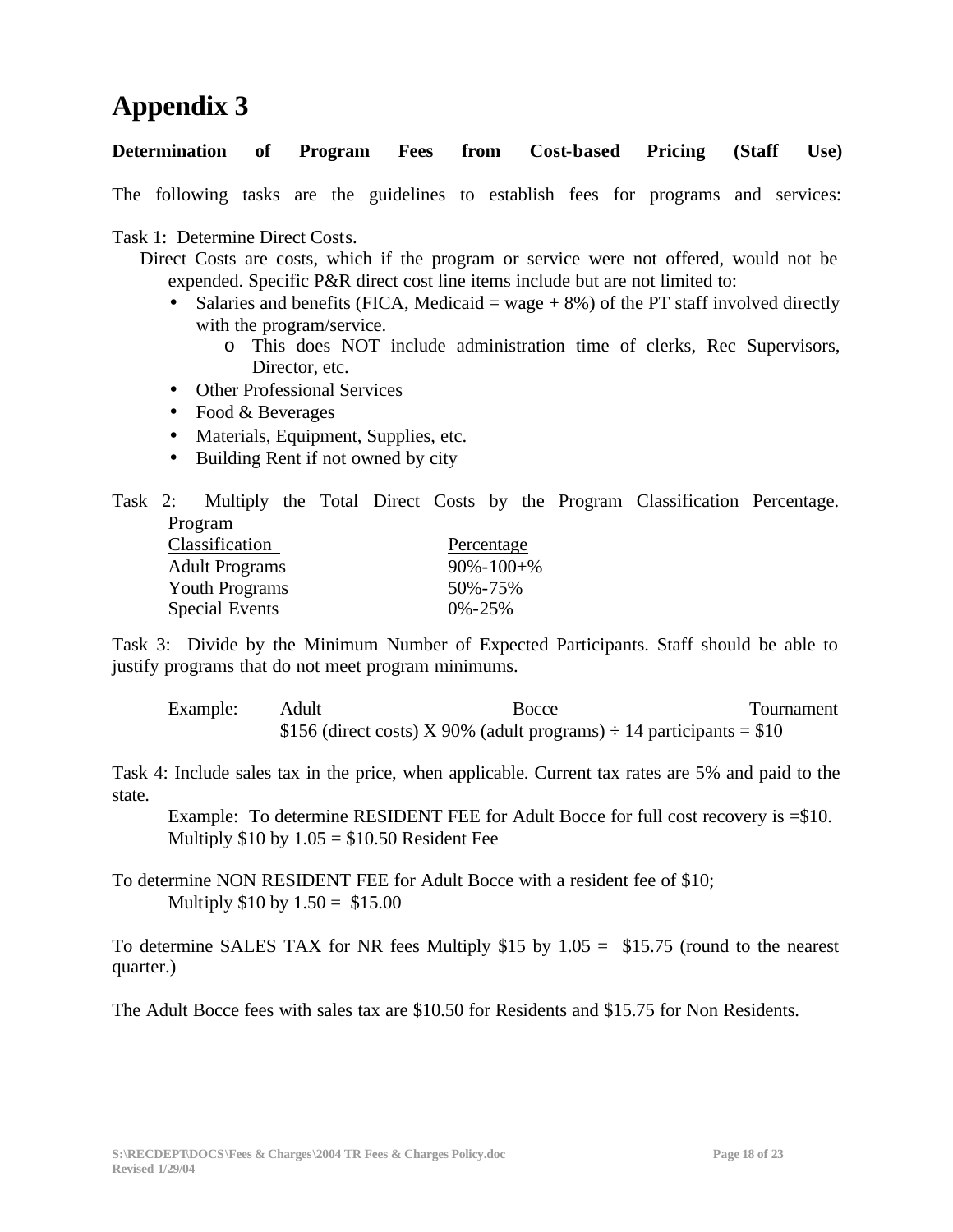### **Appendix 4** SUBJECT TO CHANGE



# **CONCESSION 2002 Pricelist**

*A Parks & Recreation Program*

| Bottled Soda - 20 oz Mello Yellow, Coke, Diet Coke, Cherry Coke, |        |
|------------------------------------------------------------------|--------|
|                                                                  |        |
| Bottled Water - 20 oz                                            | \$1.25 |
| Slushy - $16$ oz cup                                             |        |
| <b>Cherry, Blue Raspberry, Orange</b>                            |        |
|                                                                  |        |
| <b>Iced Latte</b>                                                |        |
|                                                                  |        |
| Cocoa/Coffee - 12 oz cup                                         |        |
|                                                                  |        |
| Candy                                                            |        |
|                                                                  |        |
| Pizza (1 SLICE)                                                  | \$1.50 |
| <b>Wiener (Hillshire Farms)</b>                                  | \$1.50 |
| <b>Nachos w/Cheese</b>                                           | \$1.50 |
| <b>Extra Cheese</b>                                              | 50¢    |
| Pretzel w/Sauce Cheese, Marinara or Ranch                        | \$1.50 |
| Breadsticks (2) w/Sauce Cheese, Marinara or Ranch                | \$1.50 |
| Popcorn                                                          | 50¢    |
| <b>Peanut Buster Parfait</b>                                     | \$1.50 |
| <b>Dilly Bar (Dairy Queen)</b>                                   | \$1.00 |
| <b>Ice Cream Sandwich (Dairy Queen)</b>                          | \$1.00 |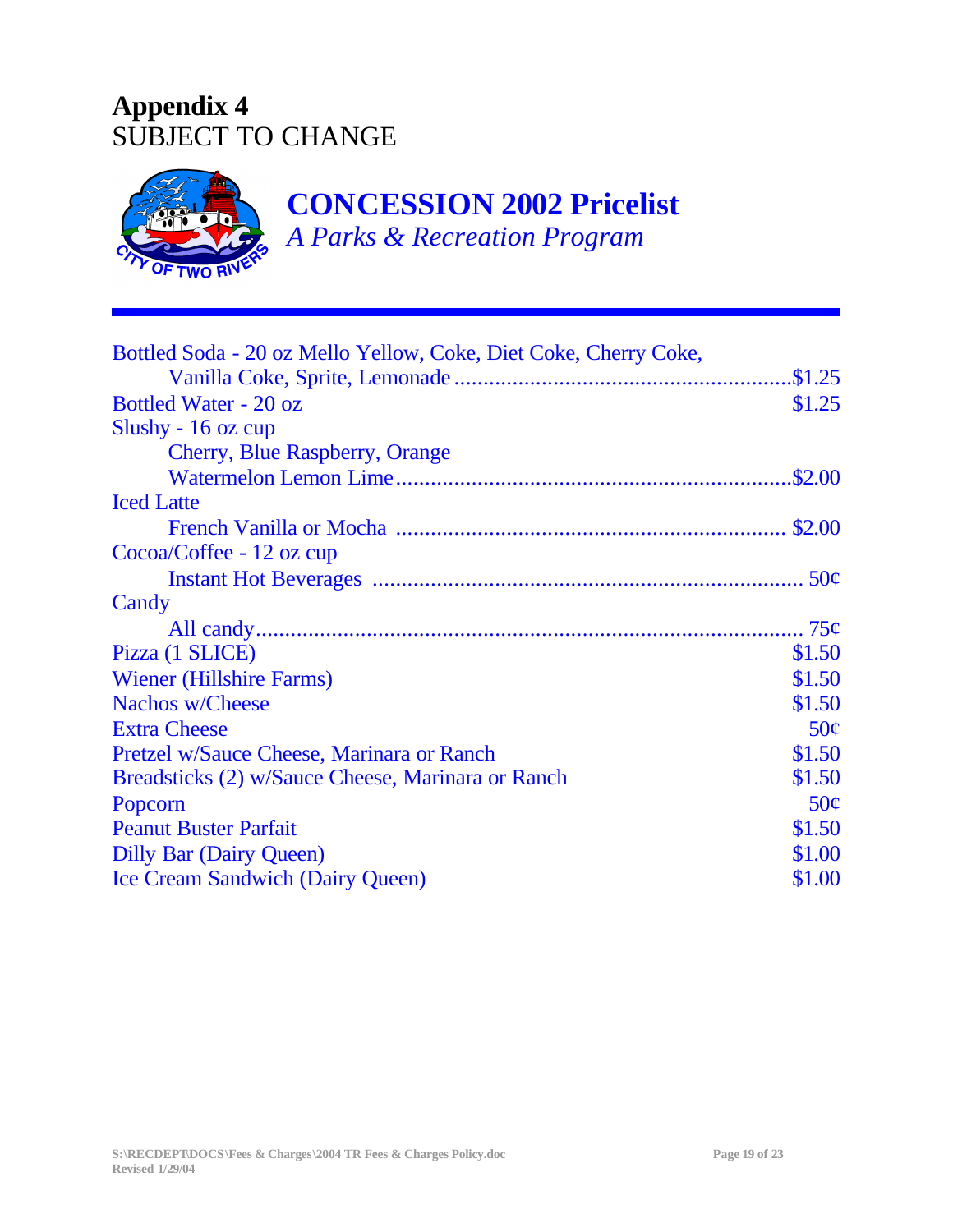### **Appendix 5 Two Rivers Parks & Recreation Department Schedule of Fees and Charges**

#### **COMMUNITY HOUSE**

**Pre-Payment Policy:** All regular room rentals must be paid at the time of reservation.

#### **Reservation Time Table:**

Regular room rentals - Not more than one (1) year in advance.

Special Events- All special events or activities approved by the Director of Parks & Recreation to be reserved not more than 15 months in advance including a renewal. "First Right of Refusal" clause.

**Refund Policy:** All regular room rentals will be refunded in full if reservation is canceled more than ten (10) calendar days in advance. Cancellations within ten (10) calendar days will require the Parks and Recreation Department to retain a \$10.00 processing fee, with the balance being refunded.

| <b>Community House Rentals</b>                                                                 | RESIDENT NON-RESIDENT |
|------------------------------------------------------------------------------------------------|-----------------------|
| Reservation times should include set up, clean up and take down. If set up, clean up and takes |                       |
| down services are provided by City staff, fees will be billed at an hourly rate of \$12.00 per |                       |
| person per hour.                                                                               |                       |

#### **NOTE: Applicable sales tax will be applied to all reservations, rentals, memberships and / or other charges.**

| UI UUILI LIIAI 200.                         |                          |                          |
|---------------------------------------------|--------------------------|--------------------------|
| Room 105                                    | \$10.00 / hr.            | \$20.00 / hr.            |
| Room $106$                                  | 8.25 / hr.               | 16.50 / hr.              |
| Kitchen Charge (charge per day)             | 20.00 / hr.              | 40.00 / hr.              |
| <b>Banquet Room</b>                         | 8.25 / hr.               | 16.50 / hr.              |
| Lobby                                       | 8.25 / hr.               | 16.50 / hr.              |
| Gymnasium                                   | 9.00 / hr.               | 18.00 / hr.              |
| Volleyball (set up / take down charge)      | 5.00 / hr.               | 10.00 / hr.              |
| Concession Area (per event)                 | $50.00 /$ event          | $100.00/$ per event      |
| Racquetball Court                           | $2.00 / hr$ . per person | $2.00 / hr$ . per person |
| Racquetball Court Annual Membership         | $60.00/$ per person      |                          |
| <b>Exercise Room</b>                        | $2.00/$ per person       | $2.00/$ per person       |
| Exercise Room Annual Membership             | $60.00 / per$ person     |                          |
| P.A. Charge: (Includes set up & takes down) | $25.00$ /day             | $50.00$ /day             |
|                                             |                          |                          |

**PLUS** \$100 deposit to be held in case of any damage. Check will be returned once equipment is returned and checked for damage. If repairs are needed, fee will be taken from the deposit and excess returned or additional cost billed.

| Audio Visual Equipment (Available ONLY for Community House / Senior Center Scheduling) |                    |                    |
|----------------------------------------------------------------------------------------|--------------------|--------------------|
| Overhead Projector                                                                     | $5.00/$ per event  | $10.00/$ per event |
| Slide Projector                                                                        | $5.00/$ per event  | $10.00/$ per event |
| TV / VCR                                                                               | $10.00/$ per event | $20.00/$ per event |
| (NO AUDIO VISUAL EQUIPMENT AVAILABLE OUTSIDE OF THE BUILDING)                          |                    |                    |
| Santa Suit Rental                                                                      | $6.00/$ per day    | $10.00/$ per day   |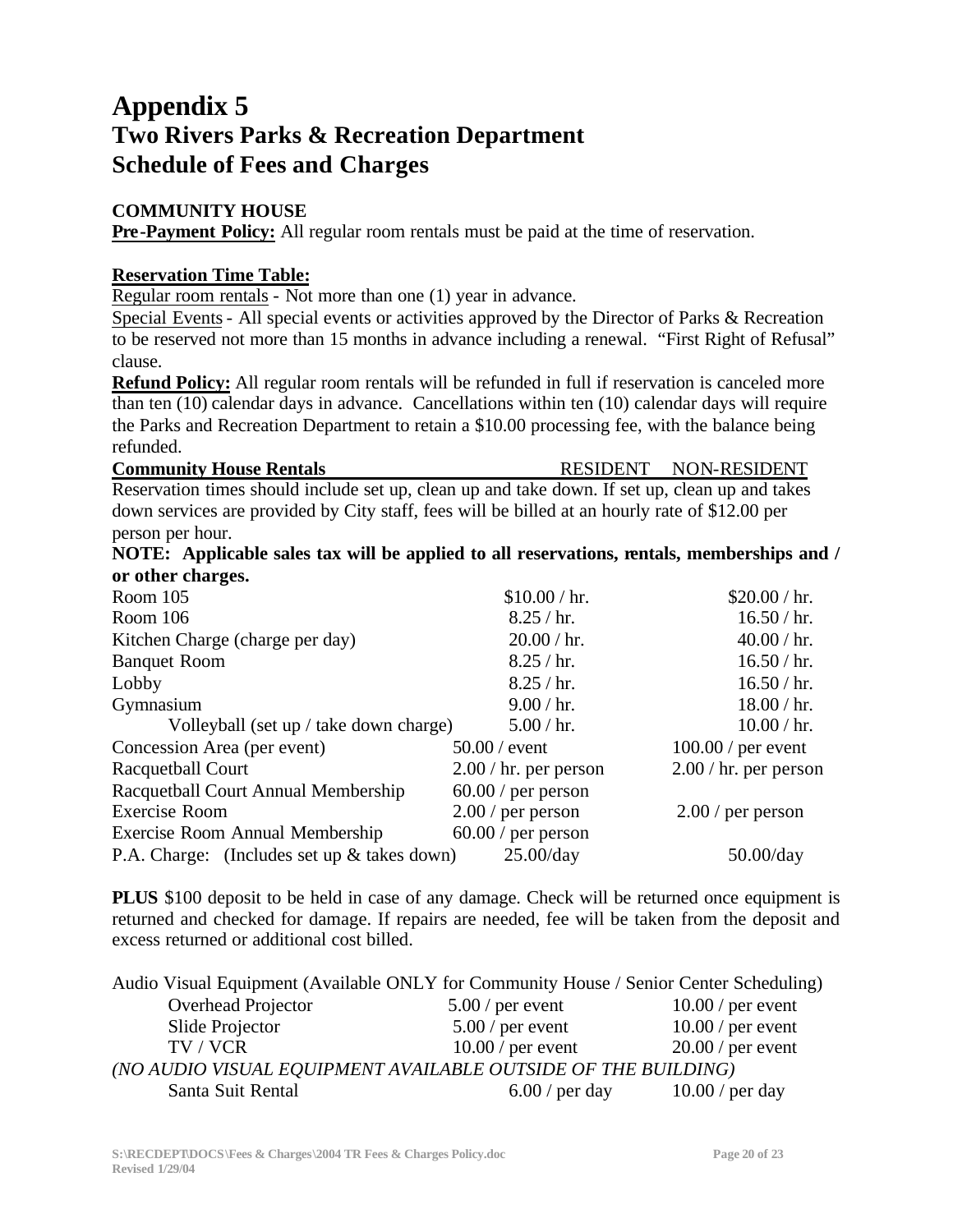#### **PARKS AND PLAYFIELDS**

**Pre-Payment Policy:** All regular park shelter rentals must be paid at the time of reservation.

#### **Reservation Time Table:**

Park Shelters – Reservations can start December  $1<sup>st</sup>$  for the following year. Special Events- All special events or activities approved by the Director of Parks & Recreation can be reserved 15 months in advance including a renewal. "First Right of Refusal" clause.

**Refund Policy:** All regular park shelter rentals will be refunded in full if reservation is canceled more than ten (10) calendar days in advance. Cancellations within ten (10) calendar days will require the Parks and Recreation Department to retain a \$10.00 processing fee, with the balance being refunded.

| <b>Parks and Fields</b>                                                                            |                                             | <b>RESIDENT</b>                                                                               | <b>NON-RESIDENT</b>     |
|----------------------------------------------------------------------------------------------------|---------------------------------------------|-----------------------------------------------------------------------------------------------|-------------------------|
| Vets                                                                                               |                                             | Available Patios - Neshotah New, Neshotah Jaycee, Neshotah Beach Shelter, Zander, Walsh,      |                         |
| Park Patios:                                                                                       | Weekdays                                    | \$18.00 / each                                                                                | \$36.00 / each          |
|                                                                                                    | Weekends                                    | 22.00 / each                                                                                  | 44.00 / each            |
| Fields                                                                                             |                                             | 5.50 / hr.                                                                                    | 11.00 / hr.             |
| <b>Field Lighting Charge</b>                                                                       |                                             | 8.00 / hr. / per field                                                                        | 16.00 / hr. / per field |
|                                                                                                    | Field Lining charged on individual basis    |                                                                                               |                         |
|                                                                                                    |                                             | Set up, clean up and take down and other services provided by City staff will be billed at an |                         |
|                                                                                                    | hourly rate of \$12.00 per person per hour. |                                                                                               |                         |
| Picnic tables delivered                                                                            |                                             | 5.50 / each                                                                                   | 10.00 / each            |
|                                                                                                    |                                             | (For Special Events to City Parks on a table availability basis only.)                        |                         |
| Additional Electrical Service (Neshotah) $$25 + $25 = $50 /$ per event<br>$$50 + $50 = $100 / per$ |                                             |                                                                                               |                         |
|                                                                                                    |                                             | event (rental fee + deposit / per event) (rental fee + deposit / per event)                   |                         |

P.A. Charge - Park Site25.00 / per day plus \$100 deposit 50.00 / per day plus \$100 deposit (Includes set up and take down)

**NOTE: Applicable sales tax will be applied to all reservations, rentals, memberships and / or other charges.**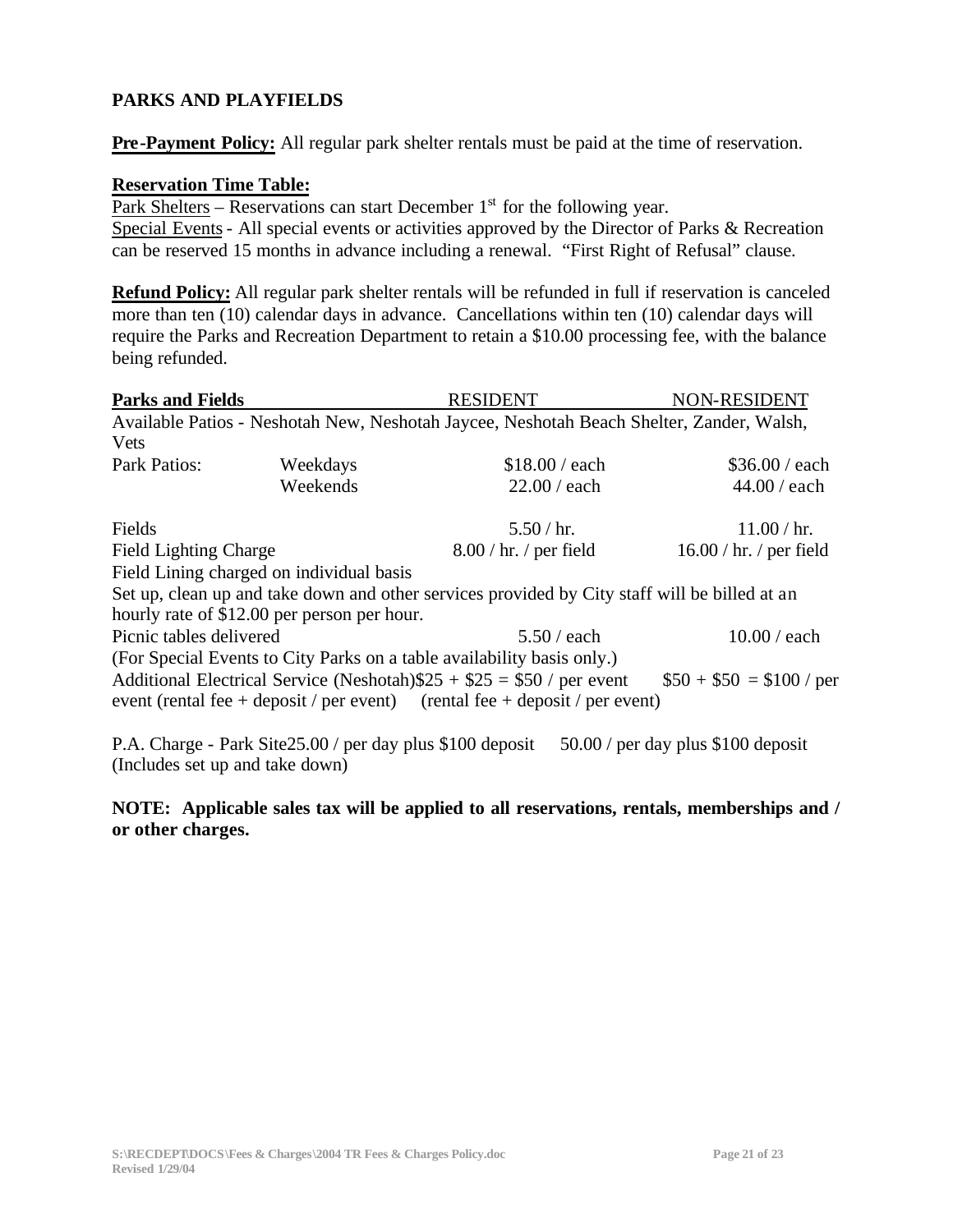### **Appendix 6**

### **TWO RIVERS PARKS & RECREATION DEPARTMENT TOURNAMENT/FIELD APPLICATION**

LOCATION SPONSORING GROUP CONTACT PERSON

ADDRESS HOME PHONE WORK PHONE

FEES: Field, lights, concession, field and cleaning supplies, and equipment needed to run the tournament - The sponsor pays by session - \$50.00 each session (Minimum fee of \$250.00 for all tournaments)

 Friday 5-10 PM (one session) Sunday 8 AM-Noon (one session) Saturday 8AM-Noon (one session) Sunday Noon-5 PM (one session) Saturday Noon-5 PM (one session) Sunday 5-10 PM (one session) Saturday 5-10 PM (one session)

Note: Field prep time and field clean up time will be included in the sessions needed.

#### **A SECURITY DEPOSIT OF \$50.00 WILL BE REQUIRED PRIOR TO KEYS BEING**

**ISSUED.** This will be deducted from the total payment, provided everything is left in a condition equal to or better than when the tournament begins.

#### **SPECIFICS OF OPERATION**

A. The City will prepare the fields Friday, Saturday, and Sunday prior to league play, but if rain prevents the fields from being prepared prior to Friday, 2:30 PM or Saturday/Sunday, 8 AM or rain arrives after that point, the preparation (not including field dragging) or cancellation is the responsibility of the sponsoring group.

Equipment for field prep - rakes, shovels, and diamond dry will be provided. No vehicles are to be used on the field(s) or fill to be added or removed. Field prep on any day due to rain delays will be the tournament sponsor's responsibility to meet with Department staff (Friday, 2:30 PM, Saturday/Sunday, 8AM) to work out schedule for field workup by City Staff and vehicles. It will be the sponsor's responsibility to rake, apply diamond dry, sweep water, or whatever is needed before the Park and Recreation Dept. staff drags field.

Snow fence - "Sponsoring" group is responsible for putting up and taking down of snow fencing. Rec. Dept. staff will be responsible for having fence at the field.

B. Clean up - Department personnel is responsible for the cleaning of restrooms prior to tournament's first game each day. The sponsoring group will be responsible for the up keep of the grounds, press boxe s, and restrooms before, during and after each game.

Sponsors will provide dumpster for refuse and is responsible for emptying garbage cans every day.

Garbage Disposal - Removal of garbage on a daily basis will be the responsibility of the sponsoring group.

C. Concession Stand - The operation and cleaning of the concession area will be the responsibility of the sponsoring groups. This includes cleaning of all cooking facilities and disposal of all grease, waste, and garbage. If beer is to be sold, a Class B license must be applied for at the City Clerk's office, 1717 E. Park Street. Please do this one-month in advance of the event to assure proper confirmation.

#### **WE HEREBY AGREE TO THE CONDITIONS LISTED ABOVE AND WILL COMPLY ACCORDINGLY.**

Signature Date